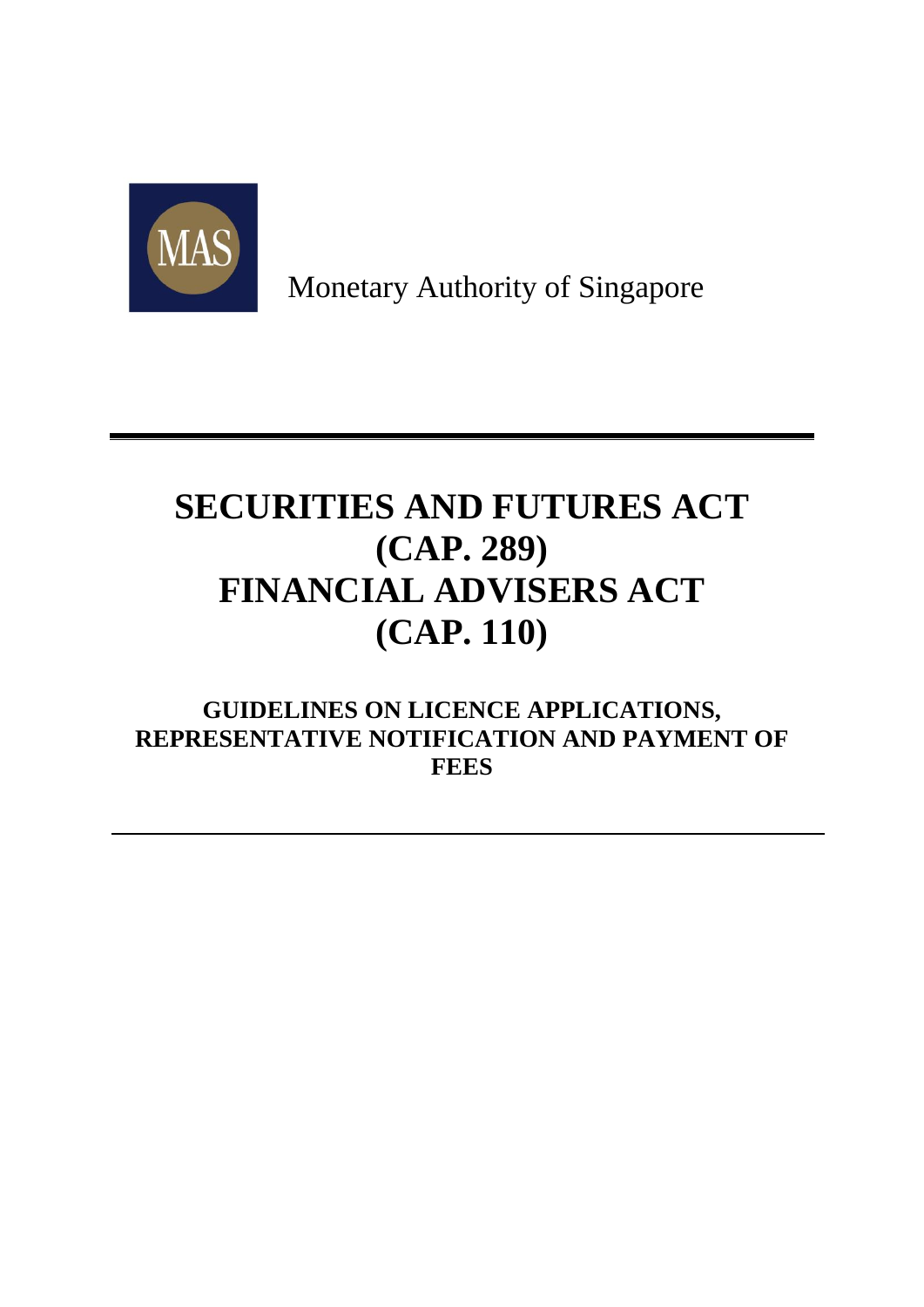#### **Guideline No : CMG-G01 Issue Date : 26 November 2010 (Last revised on 1 November 2016)**

## **GUIDELINES ON LICENCE APPLICATIONS, REPRESENTATIVE NOTIFICATION AND PAYMENT OF FEES**

#### **1 Purpose of these Guidelines**

1.1 These Guidelines are issued pursuant to section 321 of the Securities and Futures Act (Cap. 289) ("SFA") and section 64 of the Financial Advisers Act (Cap. 110) ("FAA") (collectively, the "Acts") to provide guidance on procedures in relation to licence application, appointment of representatives and payment of the applicable fees under the Acts.

1.2 These Guidelines set out the administrative procedures for companies and representatives who wish to carry out the following under the Acts:

#### Section I: Corporate Licence Holders

- (i) Application for a new capital markets services ("CMS") licence or financial adviser's ("FA") licence;
- (ii) Application to add regulated activities to an existing CMS licence, or to provide additional type(s) of financial advisory service or investment product under an existing FA licence;

#### Section II: Representatives

- (iii) Lodgment to be an appointed representative to carry out regulated activities under the SFA and/or provide financial advisory services under the FAA;
- (iv) Lodgment to add regulated activities under the SFA and/or to provide additional types of financial advisory services or investment products under the FAA;
- (v) Lodgment to be a provisional representative to carry out regulated activities under the SFA and/or to provide financial advisory services under the FAA;
- (vi) Lodgment by a provisional representative for conversion to be an appointed representative under the SFA and/or the FAA;
- (vii) Lodgment to be a temporary representative to carry out regulated activities under the SFA;
- (viii) Lodgment for the change of particulars for an appointed, provisional or temporary representative;
- (ix) Lodgment for the cessation of regulated activities by an appointed or provisional representative under the SFA and/or FAA, or a temporary representative under the SFA.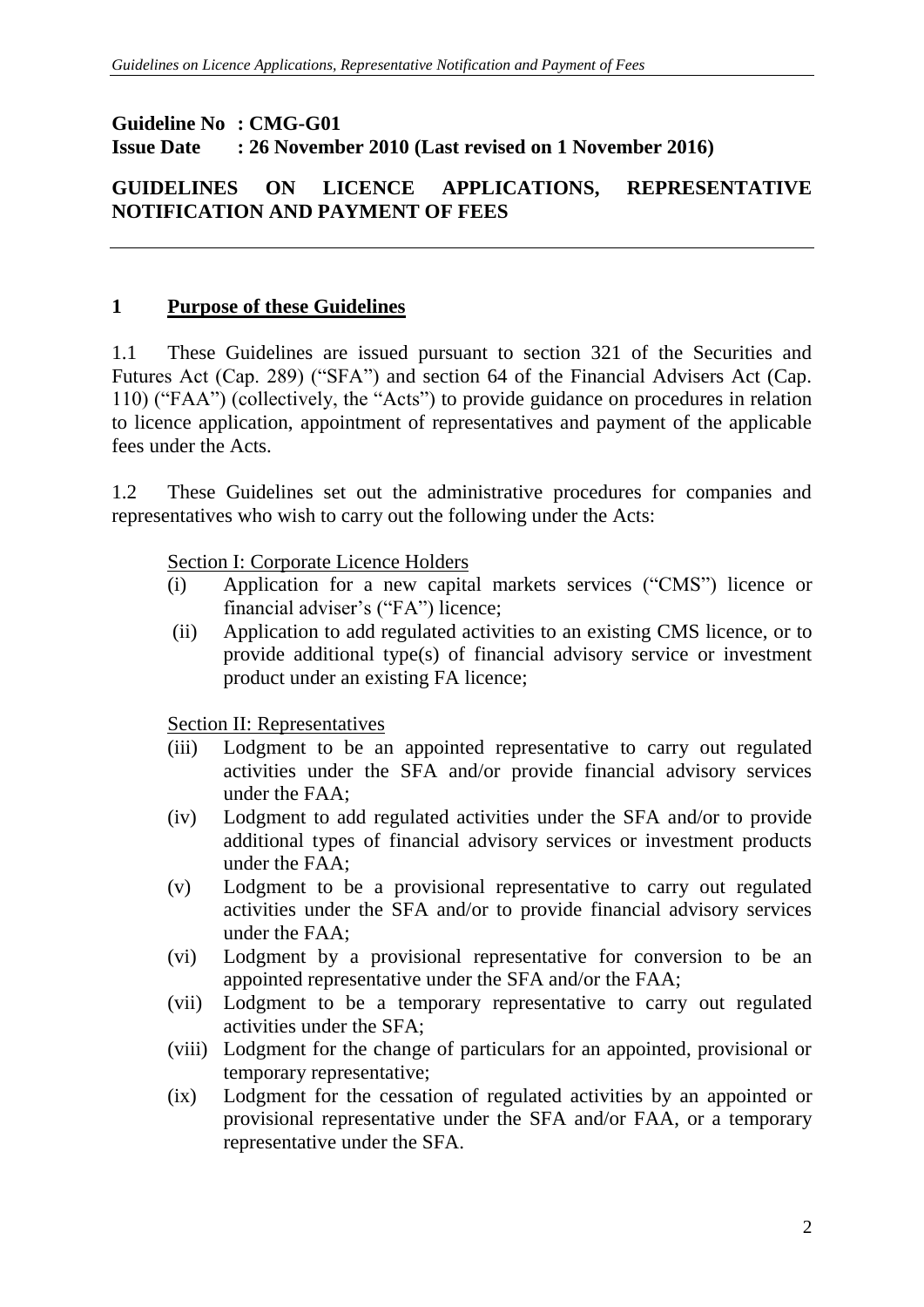These Guidelines also explain the manner in which fees are computed and the procedures for the payment of fees by licence holders and representatives.

1.3 The Monetary Authority of Singapore ("Authority") expects all licence holders and representatives to adhere to these Guidelines where applicable, so as to ensure consistency and efficiency in the processing of licence applications and representative notifications.

1.4 These Guidelines should be read in conjunction with the provisions of the Acts, the Securities and Futures (Licensing and Conduct of Business) Regulations (Rg 10) ("SFR"), the Financial Advisers Regulations (Rg 2) ("FAR"), as well as written directions, notices, codes and other guidelines that the Authority may issue from time to time.

1.5 All terms used in these Guidelines shall, except where the context otherwise requires, have the same meaning as defined in the Acts.

## **SECTION I: CORPORATE LICENCE HOLDERS**

1

## **2 Procedures for application of new licence under the SFA and FAA**

2.1 Section 82 of the SFA requires a person who carries on business in any regulated activity under the SFA to hold a CMS licence for that regulated activity. The regulated activities are listed in paragraph I of **Appendix 1**. Persons who wish to apply for a new licence for any regulated activity under the SFA, other than fund management, should submit Form 1 under the  $SFR<sup>1</sup>$ . Persons applying for a CMS licence for the regulated activity of fund management should submit Form 1A under the SFR through the MAS Corporate Electronic Lodgement System ("CeL") at https://eservices.mas.gov.sg/cel/submission/Instructions.aspx

[Amended on 7 August 2012]

2.2 Section 6 of the FAA requires a person who acts as a financial adviser in Singapore in respect of any financial advisory service to hold an FA licence. The types of financial advisory service regulated under the FAA are listed in paragraph II of **Appendix 1**. Persons who wish to apply for a new licence to provide any financial advisory services under the FAA should submit Form 1 under the FAR<sup>2</sup> .

<sup>&</sup>lt;sup>1</sup> The forms referred to in the SFR are set out at the Authority's Internet website at http://www.mas.gov.sg (under "REGULATIONS AND FINANCIAL STABILITY", "Regulations, Guidance and Licensing", "Securities, Futures and Fund Management", "Forms", "Securities and Futures (Licensing and Conduct of Business).

<sup>&</sup>lt;sup>2</sup> The forms referred to in the FAR are set out at the Authority's Internet website at http://www.mas.gov.sg (under "REGULATIONS AND FINANCIAL STABILITY", "Regulations, Guidance and Licensing", "Financial Advisers", "Forms", "Securities and Futures (Licensing and Conduct of Business)").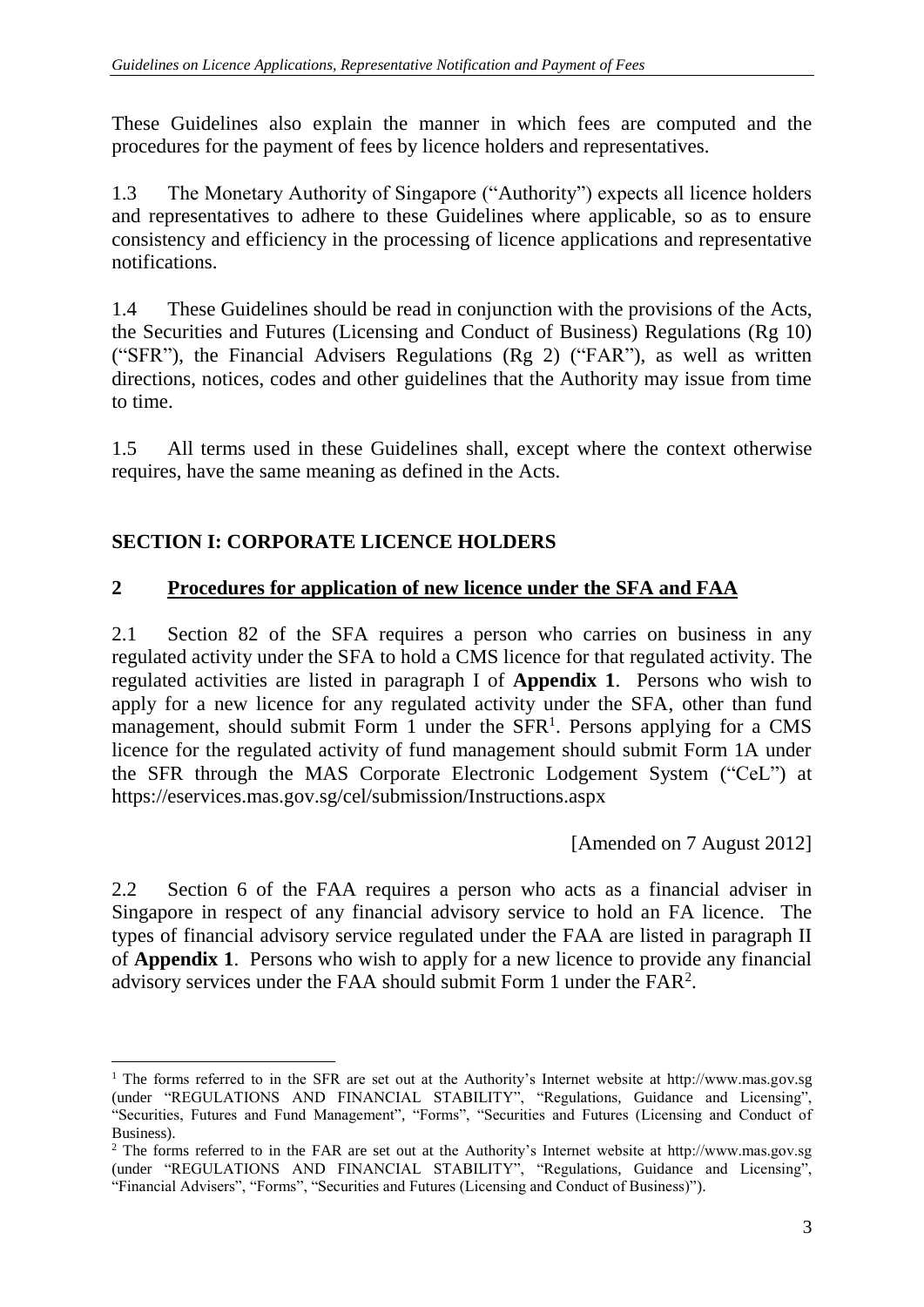2.3 An applicant who makes an application to the Authority in any manner other than by electronic submission through CeL will, upon the Authority's receipt of the application, receive instructions on how the application fee should be paid to the Authority. An applicant who makes an application by electronic submission through CeL will, through CEL, receive a fee advice and instructions on how the application fee should be paid to the Authority. The application fee is non-refundable. Please refer to **Appendix 2** for the applicable application fees in respect of the various types of licence applications.

[Amended on 1 November 2016]

2.4 Upon approval of the licence application, the Authority will advise the applicant on the amount of licence fees payable by issuing to the applicant a "Licence Fee Advice (New Applications)". Licences issued will be sent out to licensees together with the Licence Fee Advice (New Applications). Licences issued do not expire.

2.5 For payment of licence fees, the corporate licence holder concerned should pay the licence fees within 2 weeks from the date of the Licence Fee Advice (New Applications). Failing which, the Authority may, pursuant to regulation 6(3) of the SFR or regulation 6(3) of the FAR, as the case may be, impose a late payment fee of \$100 for every day or part thereof that the payment is late, subject to a maximum of \$3,000.

2.6 Please refer to paragraph 4.2 for the computation of the licence fees to be paid for new licence applications.

#### **3 Procedures for application to add new regulated activities to an existing CMS licence, or to provide additional type(s) of financial advisory service or investment product under an existing FA licence**

3.1 Holders of a CMS licence who wish to apply to add one or more new regulated activities to their existing CMS licence should submit Form 5 under the SFR.

- 3.2 Licensed financial advisers who intend to provide:
	- (a) additional type(s) of financial advisory service under their existing licences; or
	- (b) additional type(s) of investment products in respect of the type of financial advisory service which they are authorized to provide, should submit Form 2 under the FAR.

3.3 The applicant should have an existing GIRO arrangement with the Authority for the payment of application and licence fees under the respective Acts. The nonrefundable application fee will be deducted via GIRO from the bank account of the applicant. Please refer to **Appendix 2** for the applicable application fees in respect of the various types of licence applications.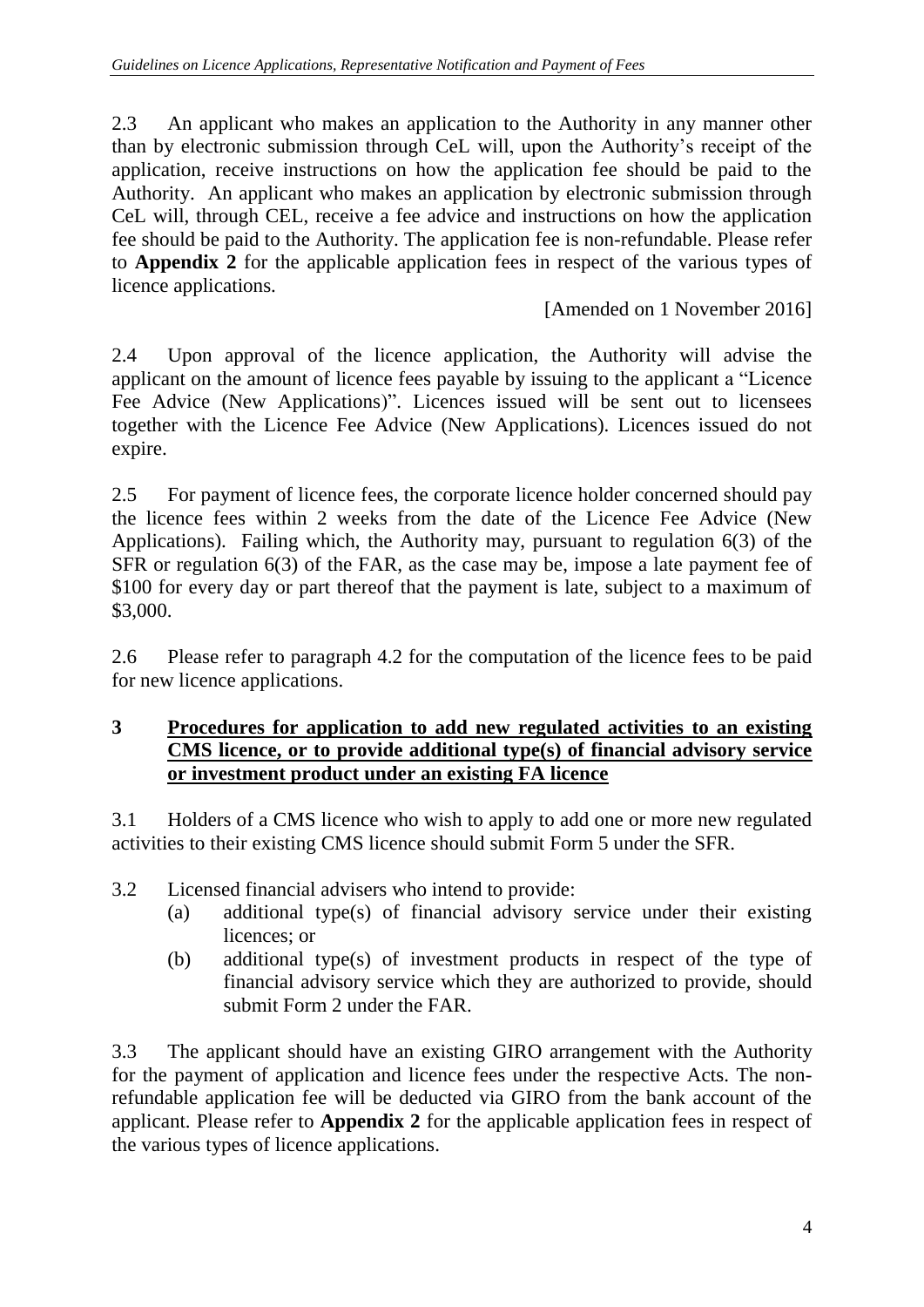3.4 Upon approval of the application for additional regulated activity(ies) to a CMS licence or additional type(s) financial advisory service or investment product, the Authority will advise the CMS licence holder or licensed FA (as the case may be) on the amount of licence fees payable by issuing a "Fee Advice (New Applications)".

3.5 A new licence reflecting the additional regulated activities or type(s) financial advisory service or investment product will be issued. The new licence will be sent to the licensee upon the return of the old licence to the Authority.

3.6 To streamline the annual licence fee collection process, the Authority will collect licence fees for CMS licence holders and licensed FAs in January of each year. For payment of licence fees via GIRO, the licence holder should ensure sufficient funds in its bank account for the GIRO deduction on the deduction date as stated on the "Fee Advice (New Applications)". In the event of a failure to make payment, the Authority may, pursuant to regulation 6(3) of the SFR and regulation 6(3) of the FAR, as the case may be, impose a late payment fee of \$100 for every day or part thereof that the payment is late, subject to a maximum of \$3,000.

[Amended on 1 November 2016]

3.7 Please refer to paragraphs 4.1 to 4.3 for the computation of annual licence fees for CMS licence holders and licensed FAs.

# **4 Lodgment and licence fee computations**

# **4.1 Annual licence fees**

4.1.1 The annual licence fee for each regulated activity is set out in **Appendix 2**.

4.1.2 A CMS licence holder will pay annual fees that correspond to the types of regulated activities it undertakes. Corporations engaging in two or more regulated activities will have to pay the sum of all licence fees applicable for each regulated activity.

4.1.3 A licensed financial adviser will pay a single annual licence fee, regardless of the number of different financial advisory services it provides.

# **Example 1A**

If a company conducts the following regulated activities:

- 1. dealing in securities (as a member of SGX-ST);
- 2. advising on corporate finance; and
- 3. trading in futures contracts.

According to Appendix 2,

Total fee payable =  $$8,000 + $4,000 + $2,000 = $14,000$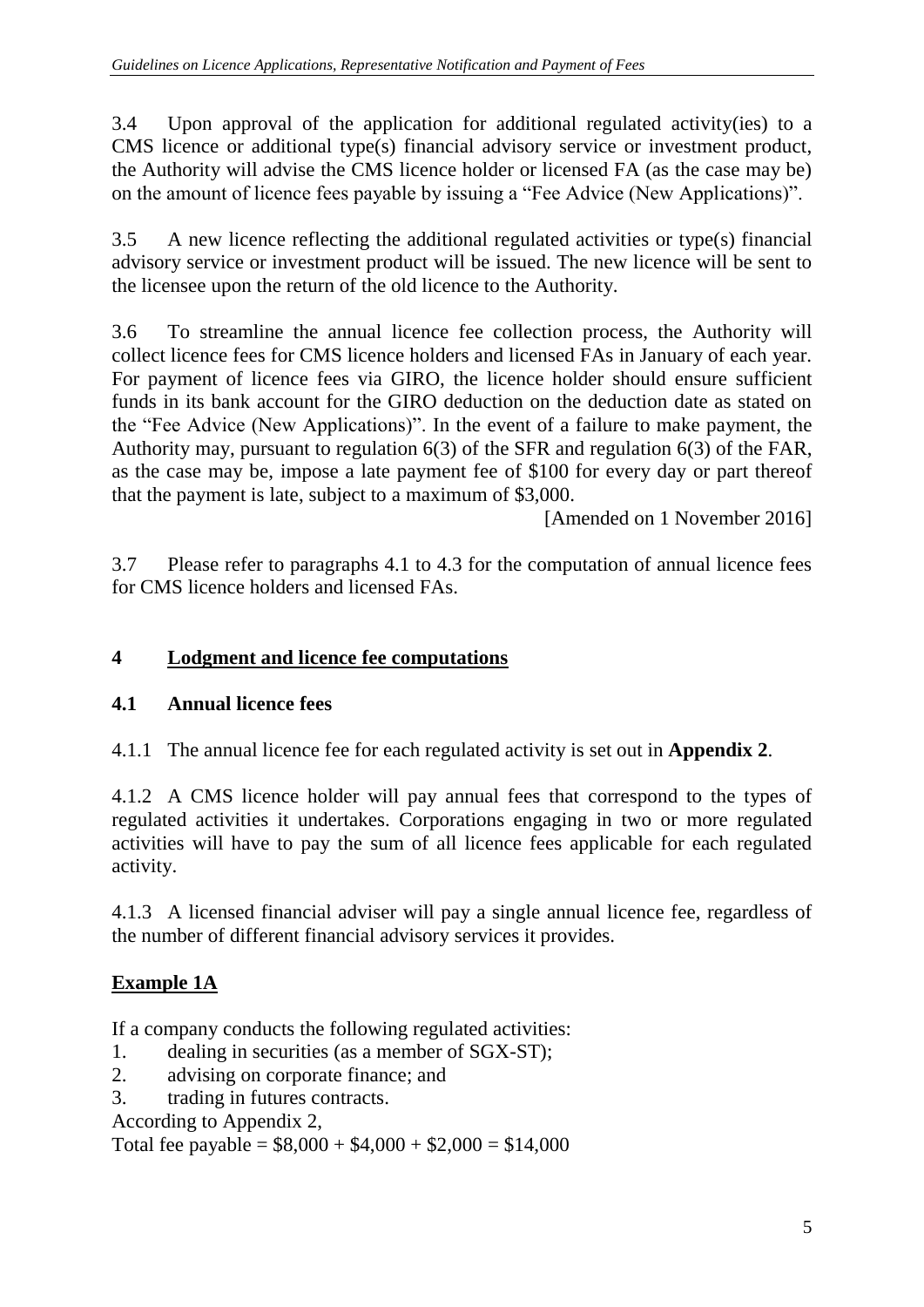# **Example 1B**

If a company provides the following financial advisory services:

- 1. advising others, either directly or through publications or writings, and whether in electronic, print or other form, concerning the following investment products:
	- (i) collective investment schemes; and
	- (ii)life policies (other than a contract of reinsurance);
- 2. marketing of collective investment schemes ; and

3. arranging of contracts of insurance in respect of life policies, other than a contract of reinsurance.

According to Appendix 2, Total fee payable  $= $2,000$ 

## **4.2 Pro-rated licence fee for new licence holders**

4.2.1 For new licence holders, the **licence fee payable** for the first calendar year of it being licensed is computed based on the pro-rated amount of the annual licence fee for the period from the licence issue date to 31 December of the same year. Examples 2A and 2B shows the computation of the first year's licence fee payable for a CMS licence holder and a licensed financial adviser respectively.

## **Example 2A**

A company conducts the following activities:

- 1. dealing in securities (as a member of SGX-ST);
- 2. advising on corporate finance; and
- 3. trading in futures contracts.

The company's licence is issued on 5 March 2010.

| Licence fee details – Corporate CMS licence holder              |              |  |
|-----------------------------------------------------------------|--------------|--|
| First issue date                                                | 5 March 2010 |  |
| Annual fee                                                      | \$14,000     |  |
| Pro-rated fee payable for first calendar year (for the period 5 | \$11,583.56  |  |
| March $2010 - 31$ December 2010, or for 302 days)               |              |  |
| Subsequent annual fee payable                                   | \$14,000     |  |

[Amended on 1 October 2011]

# **Example 2B**

A company provides the following financial advisory services:

- 1. advising others, either directly or through publications or writings, and whether in electronic, print or other form, concerning the following investment products:
	- (i) collective investment schemes; and
	- (ii) life policies (other than a contract of reinsurance);
- 2. marketing of collective investment schemes; and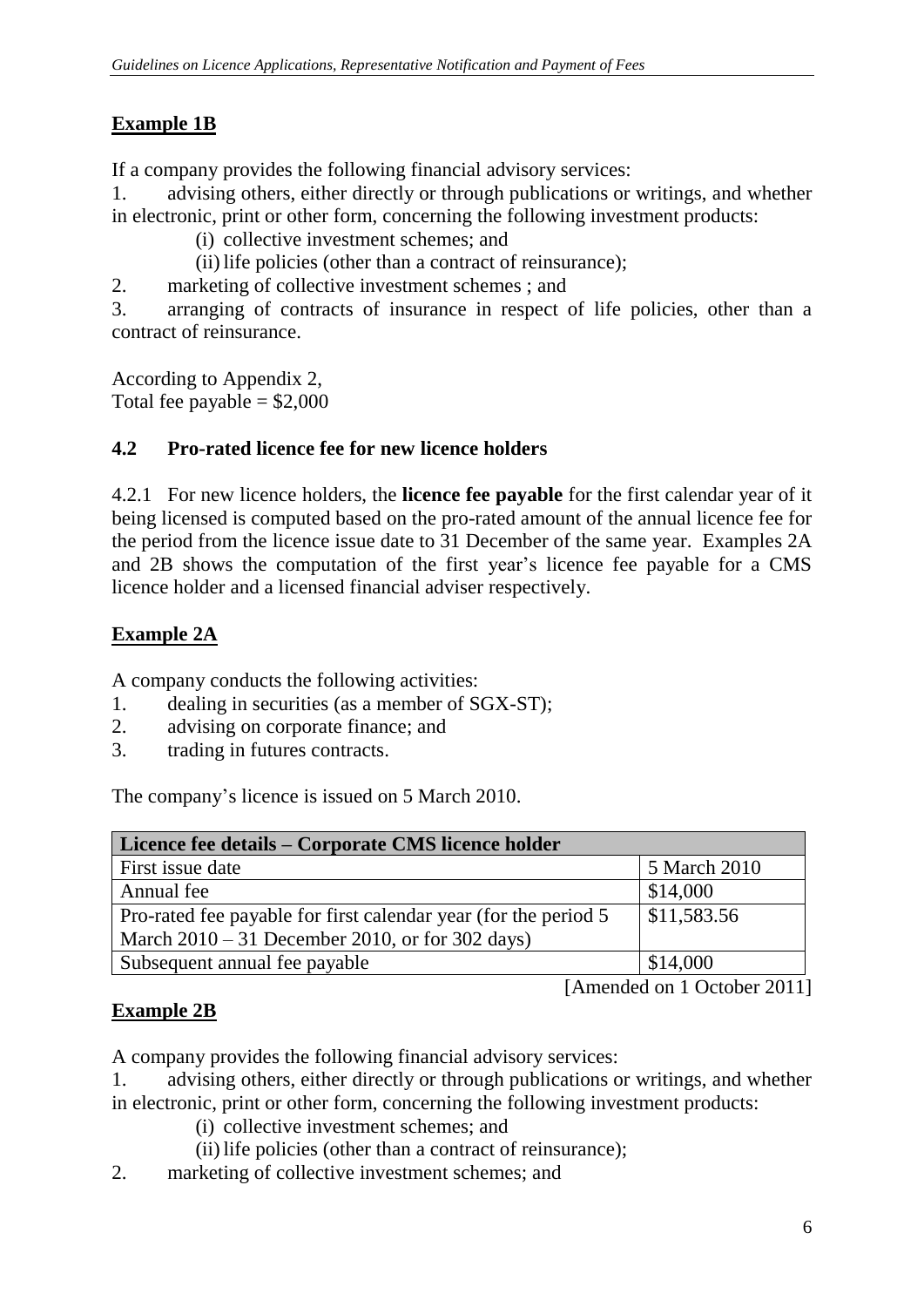3. arranging of contracts of insurance in respect of life policies, other than a contract of reinsurance.

The company's licence is issued on 5 March 2010.

| Licence fee details - Licensed FA                                  |                             |  |
|--------------------------------------------------------------------|-----------------------------|--|
| First issue date                                                   | 5 March 2010                |  |
| Annual fee                                                         | \$2,000                     |  |
| Pro-rated fee payable for the first calendar year (for the period) | \$1,654.79                  |  |
| 5 March $2010 - 31$ December 2010, or for 302 days)                |                             |  |
| Subsequent annual fee payable                                      | \$2,000                     |  |
| - -                                                                | . .<br>$\sim$ $\sim$ $\sim$ |  |

[Amended on 1 October 2011]

#### **4.3 Pro-rated licence fee for additional regulated activity for CMS licence holders**

4.3.1 Where a CMS licence holder adds a new regulated activity to the licence, the licence fee for the additional activity is also pro-rated for the period from the issue date of the new licence (that reflects the additional regulated activity) to 31 December of the same year. Example 3 below shows the scenario where an existing CMS licence holder is granted approval to add a new regulated activity.

4.3.2 For **subsequent payment of annual licence fees**, the annual fee of the additional regulated activity will be added to the existing annual fee.

## **Example 3**

A company is issued a CMS licence on 5 March 2010 to conduct the following activities:

- 1. dealing in securities (as a member of SGX-ST); and
- 2. trading in futures contracts.

The company decides to add a new activity to its licence to provide fund management, and a new licence is issued on 3 October 2011 when the new activity application is approved

| Licence fee details - Corporate CMS licence holder            |                     |  |
|---------------------------------------------------------------|---------------------|--|
| Add new activity: fund management                             |                     |  |
| <b>First Issue Date</b>                                       | 5 March 2010        |  |
| Date of licence issued with new activity                      | 3 October 2011      |  |
| Current annual fee (1 January 2011 to 31 December 2011)       | \$10,000            |  |
| Fee payable = $$8,000 + $2,000 = $10,000$                     |                     |  |
| Annual fee for fund management activity                       | \$4,000             |  |
| Pro-rated fee for new activity payable for remaining calendar | $(90/365) * $4,000$ |  |
| year (for the period 3 October 2011 to 31 December 2011, or   | $= $986.30$         |  |
| for 90 days)                                                  |                     |  |
| Subsequent annual fee payable                                 | \$14,000            |  |

[Amended on 1 October 2011]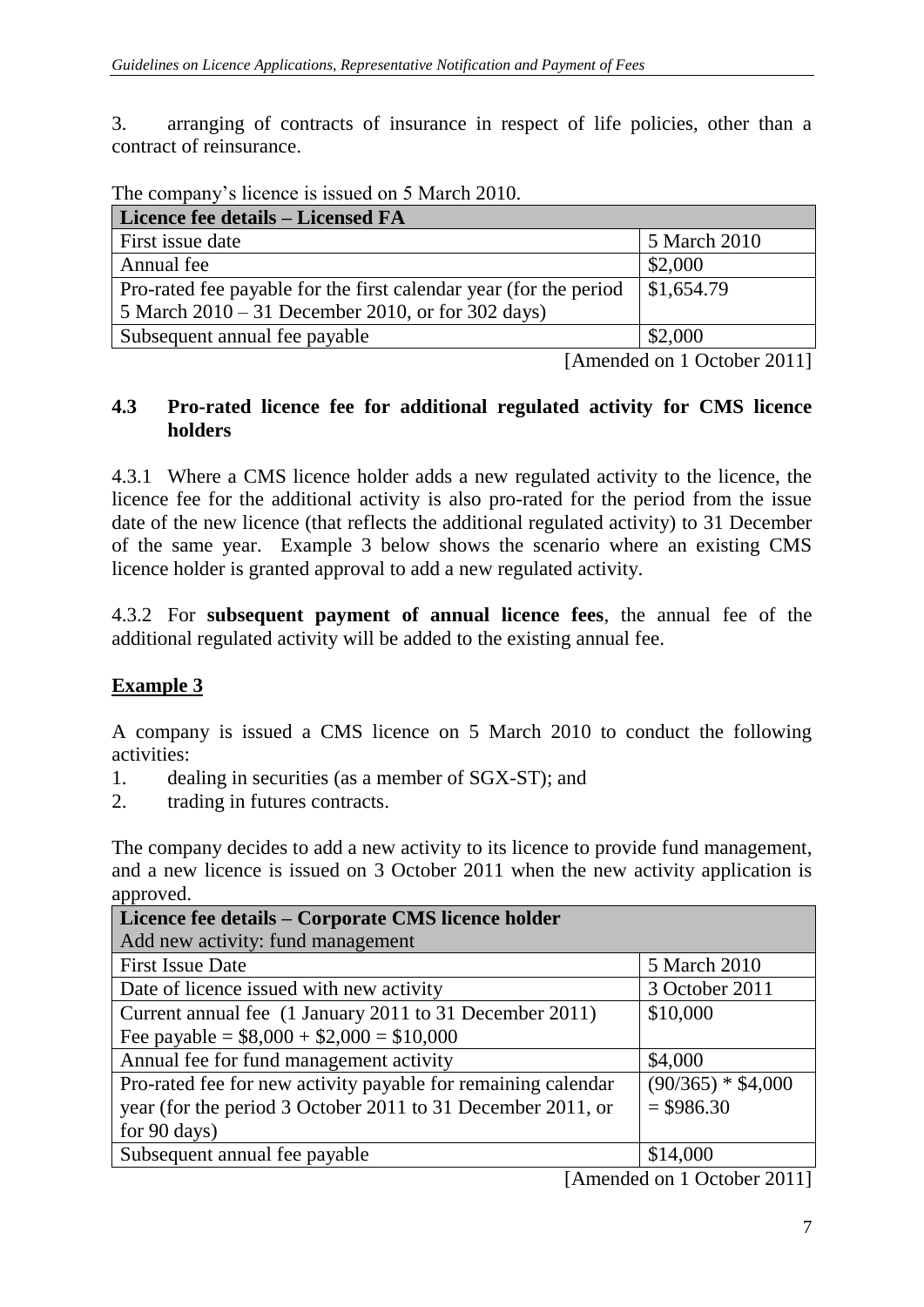# **SECTION II: REPRESENTATIVE NOTIFICATION**

## **5 Procedures for notification of representatives under the SFA and FAA**

5.1 Section 99H of the SFA and section 23H of the FAA require a principal intending to appoint an appointed, provisional or temporary<sup>3</sup> representative in respect of any type of regulated activity or financial advisory service under the SFA or FAA to lodge a notification of intent with the Authority.

5.2 Principals who wish to appoint representatives or vary the activities of representatives for any regulated activities under the SFA and/or financial advisory services under the FAA should submit the following online notification via the Representative Notification System.

|              | Notification type                                            | Corresponding<br>Guidelines on<br><b>Fees Computation</b><br>(Paragraph no.) |
|--------------|--------------------------------------------------------------|------------------------------------------------------------------------------|
| a            | Appointment of an appointed representative                   | 6.1 & $6.2$                                                                  |
| $\mathbf b$  | Addition of regulated activity(ies) and/or to provide        | 6.3                                                                          |
|              | additional type(s) of financial advisory service or          |                                                                              |
|              | investment product                                           |                                                                              |
| $\mathbf{C}$ | Appointment of a provisional representative                  | 6.4                                                                          |
| d            | Completion of examination requirement by a provisional       | 6.4                                                                          |
|              | representative                                               |                                                                              |
| e            | Appointment of a temporary representative (under the SFA     | 6.5                                                                          |
|              | only)                                                        |                                                                              |
| f            | Change of particulars for a representative                   | 6.6                                                                          |
| g            | Cessation of a representative in any or all of the regulated | 6.7                                                                          |
|              | activities/financial advisory services                       |                                                                              |

5.3 Based on the notification, the Authority will send an acknowledgement email to the principal of the representative and advise on the amount of lodgment fee, and applicable annual fee payable via a Fee Advice. The annual fee is non-refundable.

5.4 Fees are payable by a representative through his principal. The principal should have an existing GIRO arrangement with the Authority for the payment of lodgment and annual fees. The lodgment and annual fees will be deducted via GIRO from the bank account of the principal. Please refer to **Appendix 3** for the applicable lodgment and annual fees in respect of the various types of representative notifications.

<sup>1</sup> <sup>3</sup> Appointment of a temporary representative is only applicable under the SFA.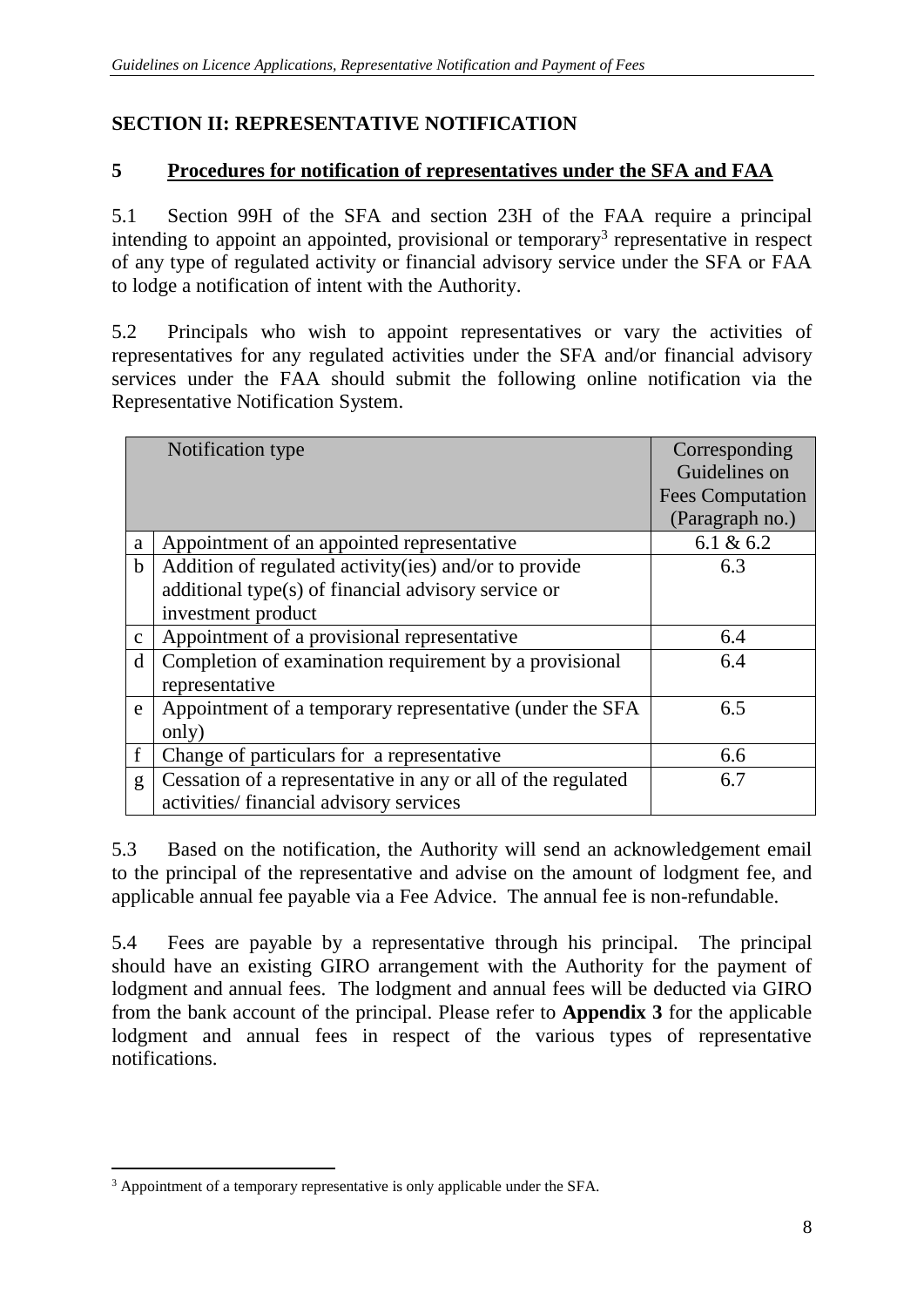5.5 To streamline the fee collection process, the Authority will collect annual fees for appointed representatives in January of each year. For payment of annual fees via GIRO, the principal concerned should ensure sufficient funds in its bank account for the GIRO deduction on the deduction date as stated on the Fee Advice. In the event of a failure to make payment, the Authority may, pursuant to regulation 6(3) of the SFR and regulation 6(3) of the FAR, impose on the representative a late payment fee of \$100 for every day or part thereof that the payment is late, subject to a maximum of \$3,000.

[Amended on 1 November 2016]

## **6 Fee computations for Representatives**

## **6.1 Lodgment and annual fees of appointed representatives**

6.1.1 A lodgment fee is payable for the notification of intent to appoint a representative. The lodgment fee for each representative is payable only once by the representative, through his principal, as long as the appointed representative does not cease to act for the same principal.

6.1.2 An appointed representative will pay a single annual fee, regardless of the number of different activities he conducts or services he provides under the same principal. The annual fee payable is set at the highest applicable fee for the range of regulated activities to be conducted or services to be provided.

6.1.3 If an appointed representative acts for two related principals, lodgment and annual fees are payable for his appointment under each principal.

6.1.4 The Second Schedule to the Securities and Futures (Licensing and Conduct of Business) Regulations as well as the Second Schedule to the Financial Advisers Regulations set out the fees for the lodgment and annual fees relevant to the appointment of an appointed representative. Such fees have been set out in **Appendix 3** for ease of reference.

# **Example 4**

An appointed representative conducts the following regulated activities:

- 1. deals in securities (where his principal company is a member of SGX-ST); and
- 2. trades in futures contracts;

According to Appendix 3, Lodgment fee payable  $= $100$ Annual fee payable = the higher of  $$700$  and  $$200 = $700$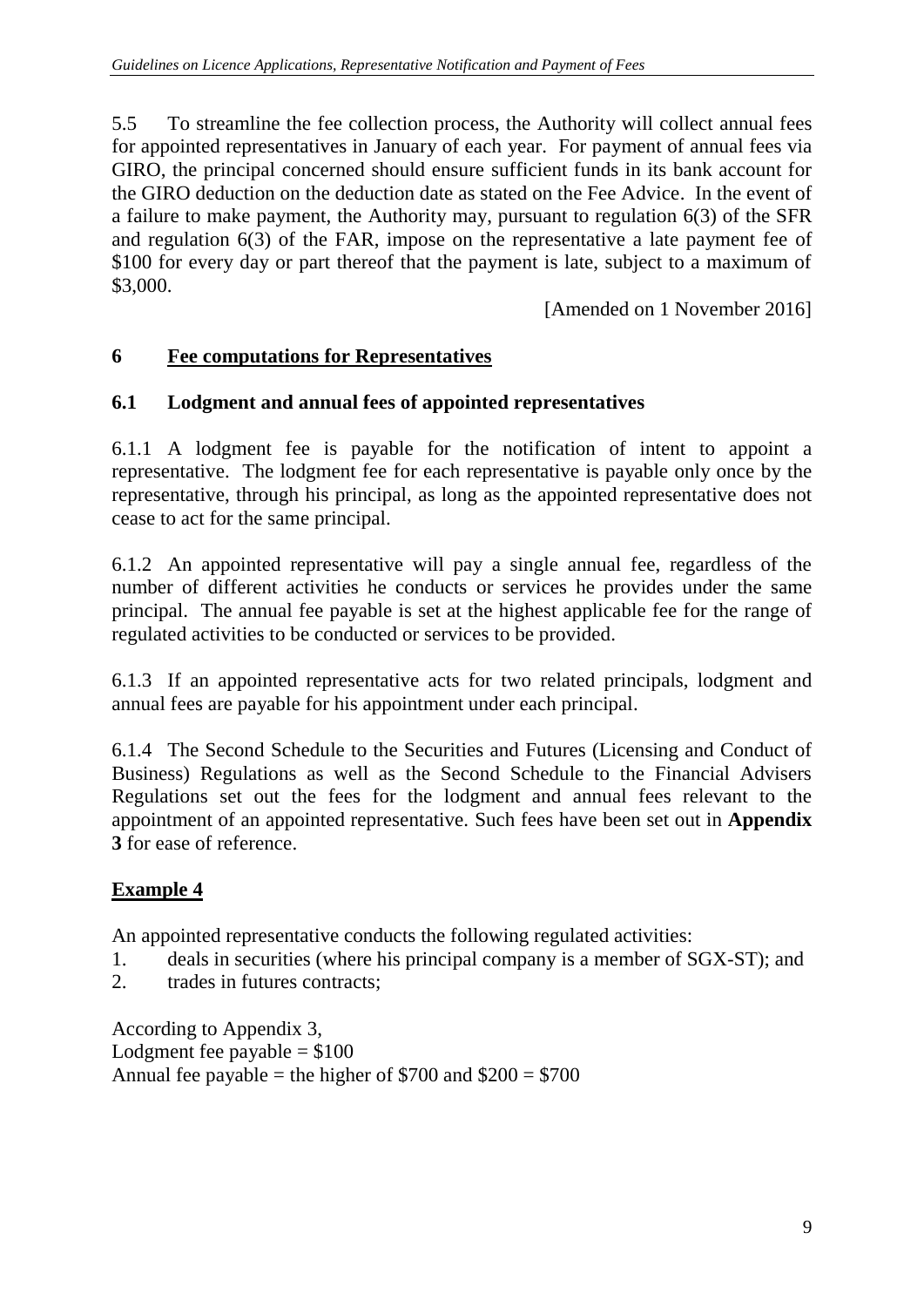# **Example 5**

An appointed representative conducts the following regulated activities:

- 1. marketing of collective investment schemes; and
- 2. arranging of contracts of insurance in respect of life policies, other than a contract of reinsurance.

According to Appendix 3, Lodgment fee payable  $= $100$ Annual fee payable  $= $100$ 

## **Example 6**

An appointed representative conducts the following regulated activities:

- 1. deals in securities (where his principal company is a member of SGX-ST);
- 2. trades in futures contracts;
- 3. advises on securities; and
- 4. advises on futures contracts.

According to Appendix 3, Lodgment fee payable  $= $100$ Annual fee payable = the higher of  $$700, $200$  and  $$100 = $700$ 

## **Example 7**

An appointed representative of related companies, Company A and Company B conducts the following regulated activities:

Under Company A:

- 1. deals in securities (where his principal company, Company A, is a member of SGX-ST); and
- 2. trades in futures contracts;

According to Appendix 3, Lodgment Fee  $= $100$ Annual Fee = higher of  $$700$  or  $$200 = $700$ 

Under Company B:

- 3. advises on securities; and
- 4. advises on futures contracts.

According to Appendix 3, Lodgment Fee  $= $100$ Annual Fee  $= $100$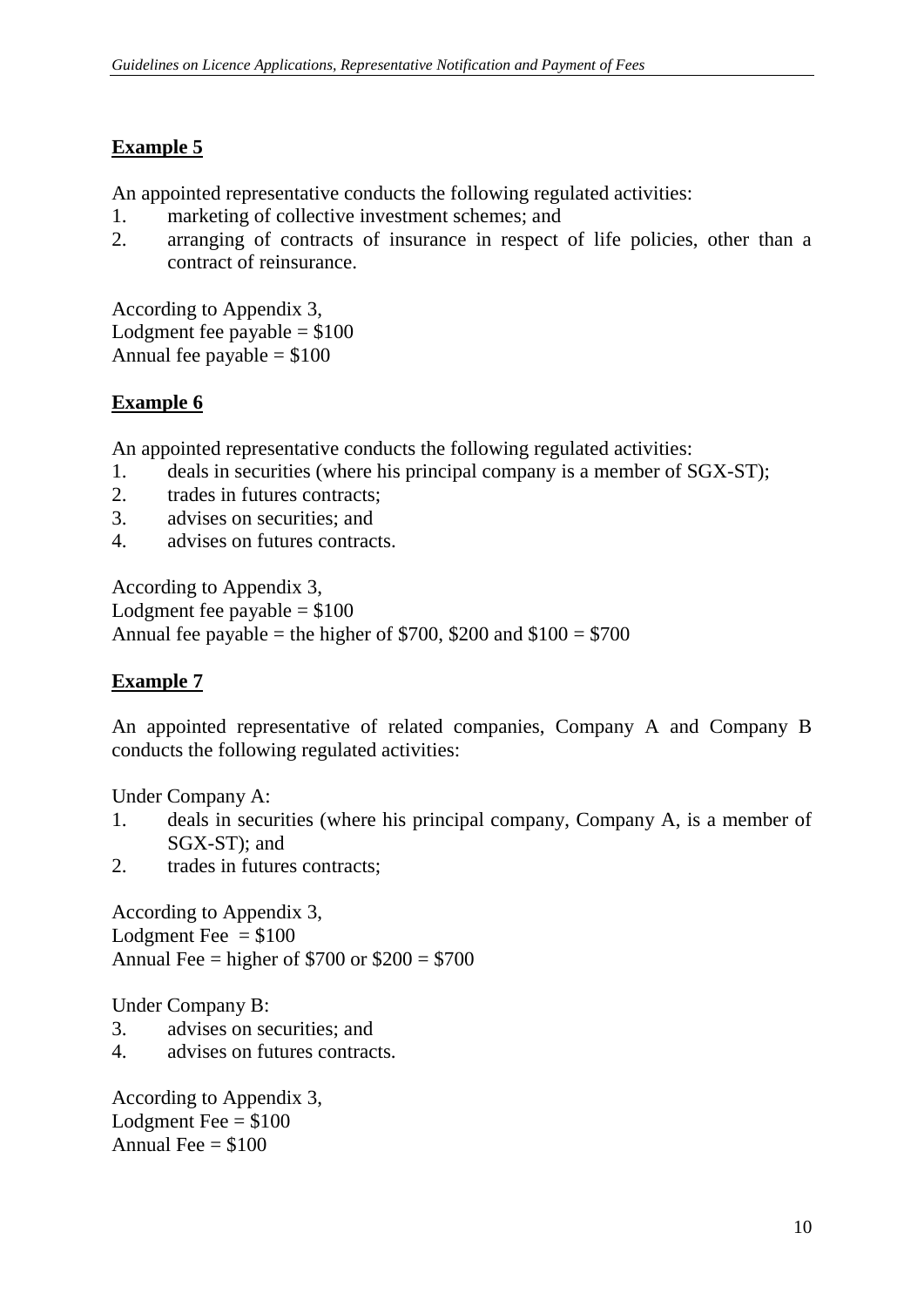According to Appendix 3, the total will be:

Lodgment fee payable =  $$100$  for Company A +  $$100$  for Company B =  $$200$ Annual fee payable = the higher of  $$700$  and \$200 for Company A + \$100 for Company  $B = $800$ 

## **6.2 Pro-rated annual fee for appointed representatives**

6.2.1 For a newly appointed representative, the **annual fee** payable in the first calendar year of his appointment is pro-rated. The amount of the annual fee payable will be computed based on the period from the date the representative's appointment is reflected on the Public Register of Representatives, to 31 December of the same year. Example 8 shows the computation of the first annual fee payable for an appointed representative.

# **Example 8**

An appointed representative conducts the following regulated activities under the SFA and the FAA:

- 1. deals in securities (where his principal company is a member of SGX-ST);
- 2. trades in futures contracts;
- 3. advises on securities; and
- 4. advises on futures contracts.

The representative's appointment is reflected on the Public Register on 16 August 2011.

| Annual fee details – Appointed representative                |                      |
|--------------------------------------------------------------|----------------------|
| Appointment of representative                                |                      |
| Appointment date                                             | 16 August 2011       |
| Lodgment fee payable                                         | \$100                |
| Pro-rated fee payable for the first calendar year (for the   | $(138/365) * $700 =$ |
| period 16 August $2011 - 31$ December 2011, or for 138 days) | \$264.66             |
| Annual fee payable for subsequent calendar years             | \$700                |

[Amended on 1 October 2011]

# **6.3 Addition of regulated activities**

6.3.1 No lodgment fee is applicable for notification of intent to add regulated activities under the SFA, and/or to provide additional type(s) of financial advisory service or investment product under the FAA, if the representative remains with the same principal.

6.3.2 For appointed representatives working under the same principal, there may or may not be additional annual fees payable upon the addition of a regulated activity. This depends on whether the current annual fee payable is the highest amount of the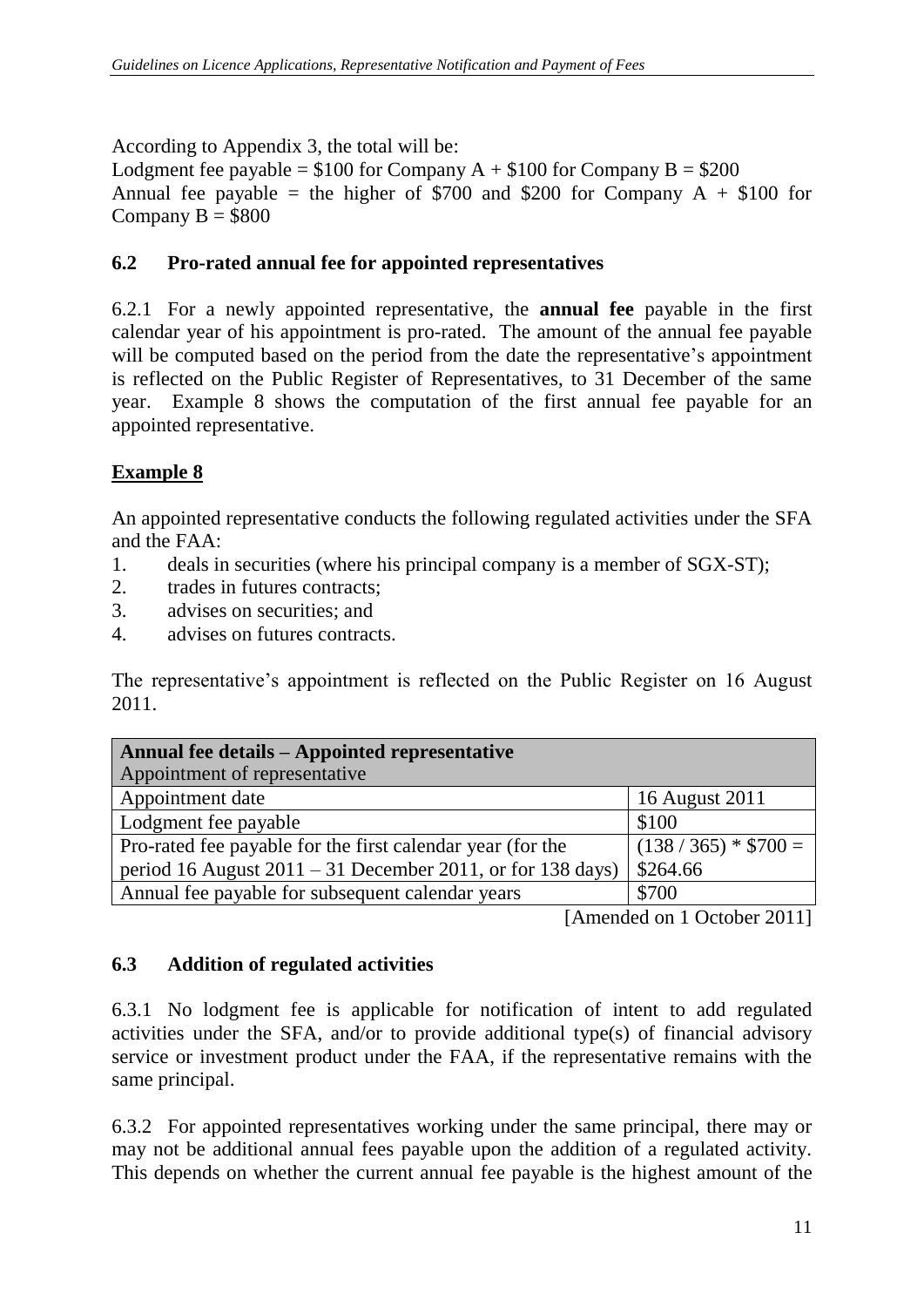applicable annual fees for the regulated activities (including the newly added regulated activity) conducted by the representative. Example 9 below illustrates a scenario where an additional annual fee is payable. Example 10 illustrates a scenario where no additional annual fee is payable.

## **Example 9**

A representative of an SGX-ST member company is appointed to conduct the following activities:

- 1. trading in futures contracts; and
- 2. advising on futures contracts.

The representative's appointment is reflected on the Public Register of Representatives on 16 August 2011.

The company lodges a notification of intent to add dealing in securities and advising on securities to the representative's appointment. The new activities are reflected in the Public Register of Representatives on 12 February 2012.

| Annual fee details – Appointed representative<br>Add new activities: dealing in securities (where the principal is a member of SGX- |                      |  |
|-------------------------------------------------------------------------------------------------------------------------------------|----------------------|--|
| ST) and advising on securities                                                                                                      |                      |  |
| Appointment date                                                                                                                    | 16 August 2011       |  |
| Date of variation of activities                                                                                                     | 12 February 2012     |  |
| Lodgment fee payable                                                                                                                | \$0                  |  |
| Current annual fee payable (The higher of \$200 and \$100)                                                                          | \$200                |  |
| New annual fee for dealing in securities (where the principal is                                                                    | \$700                |  |
| a member of $SGX-ST$ ) and advising on securities = The higher                                                                      |                      |  |
| of \$700, \$200 and \$100                                                                                                           |                      |  |
| Increment in annual fee for new activities $=$ Annual fee for                                                                       | \$500                |  |
| new activities - Annual fee for current activities $= $700 - $200$                                                                  |                      |  |
| Pro-rated additional annual fee payable for remaining calendar                                                                      | $(323 / 365) * $500$ |  |
| year (for the period 12 February 2012 to 31 December 2012, or                                                                       | $=$ \$442.47         |  |
| for $323 \text{ days}$ )                                                                                                            |                      |  |
| \$700<br>Annual fee payable for subsequent calendar years                                                                           |                      |  |

[Amended on 1 October 2011]

## **Example 10**

A representative of an SGX-ST member company is appointed to conduct the following activities:

- 1. dealing in securities; and
- 2. advising on securities.

The representative's appointment is reflected on the Public Register of Representatives on 16 August 2011.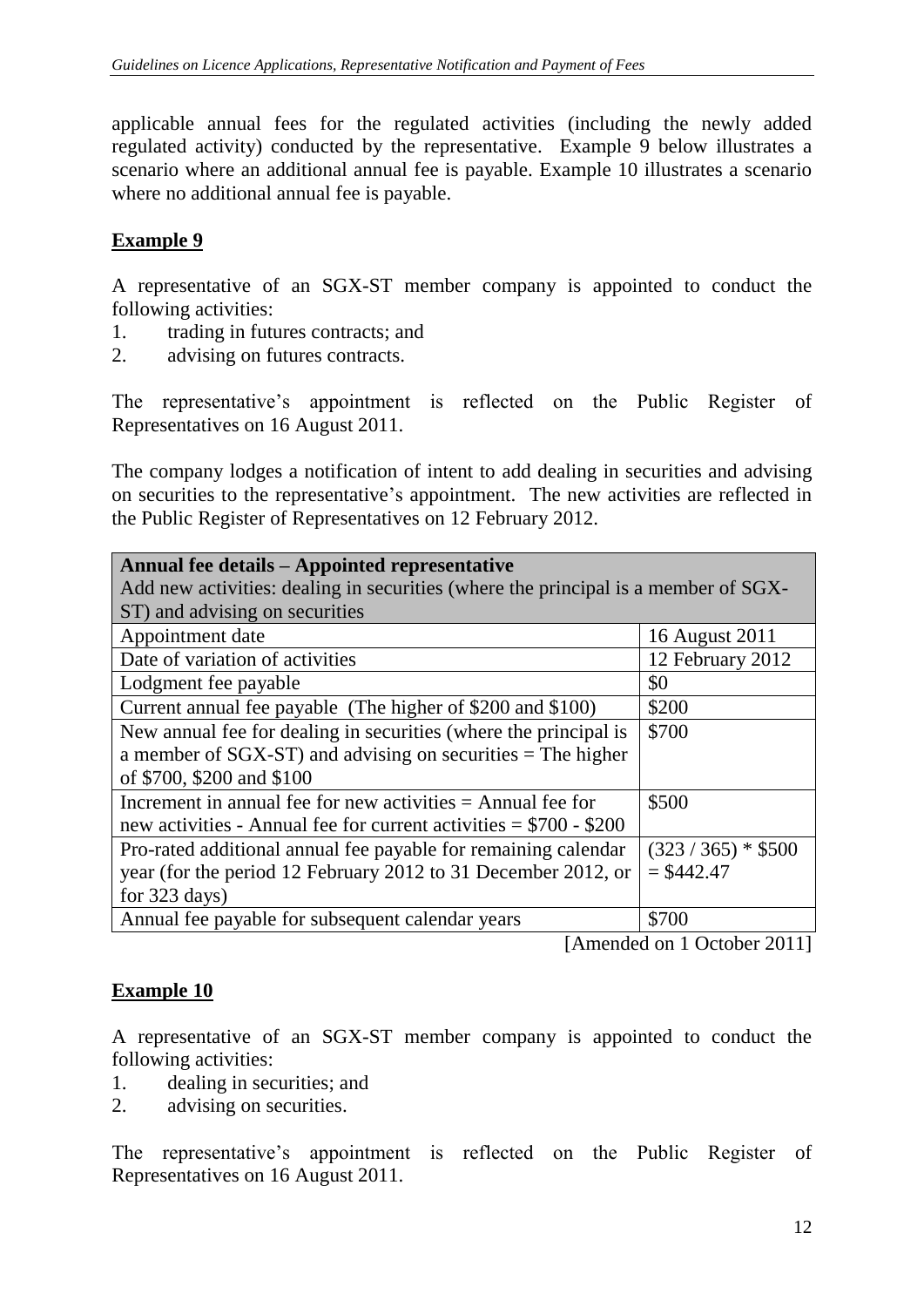The company lodges a notification of intent to add trading in futures contracts and advising on futures contracts to the representative's appointment. The new activities are reflected in the Public Register of Representatives on 12 February 2012.

| Annual fee details – Appointed representative                                      |                  |  |
|------------------------------------------------------------------------------------|------------------|--|
| Add new activities: trading in futures contracts and advising on futures contracts |                  |  |
| Appointment date                                                                   | 16 August 2011   |  |
| Date of variation of activities                                                    | 12 February 2012 |  |
| Lodgment fee payable                                                               | \$0              |  |
| Current annual fee payable                                                         | \$700            |  |
| New annual fee after addition of activities in trading futures                     | \$700            |  |
| contracts and advising on futures contracts = The higher of                        |                  |  |
| \$700, \$200 and \$100                                                             |                  |  |
| Increment in annual fee for new activities $=$ Annual fee for                      | \$0              |  |
| new activities – Annual fee for current activities = $$700 - $700$                 |                  |  |
| Pro-rated additional annual fee payable for remaining calendar                     | \$0              |  |
| year (for the period 12 February 2011 to 31 December 2011, or                      |                  |  |
| for $323 \text{ days}$ )                                                           |                  |  |
| Annual fee payable for subsequent calendar years                                   | \$700            |  |

#### **6.4 Lodgment and annual fees of provisional representatives**

6.4.1 A lodgment fee is payable for the notification to appoint a provisional representative.

6.4.2 The provisional representative will be subject to an annual fee as if he was an appointed representative. The amount of annual fees payable will be computed based on the period from the date the representative's appointment as reflected on the Public Register of Representatives, to 31 December of the same year.

6.4.3 Upon the provisional representative's fulfilment of the examination requirements<sup>4</sup> within the stipulated grace period, the principal of a provisional representative is required to lodge a notification for the completion of examination requirement to convert the provisional representative status to an appointed representative (the "conversion lodgment"). There is no fee for the conversion lodgment.

6.4.4 If a conversion lodgment is not received before the end of the stipulated grace period, the Authority will consider that the individual has ceased to act as a provisional representative. The annual fees paid are not refundable. An individual

1

<sup>4</sup> Notice on Minimum Entry and Examination Requirements for Representatives of Holders of Capital Markets Services Licence and Exempt Financial Institutions [Notice No: SFA 04-N06].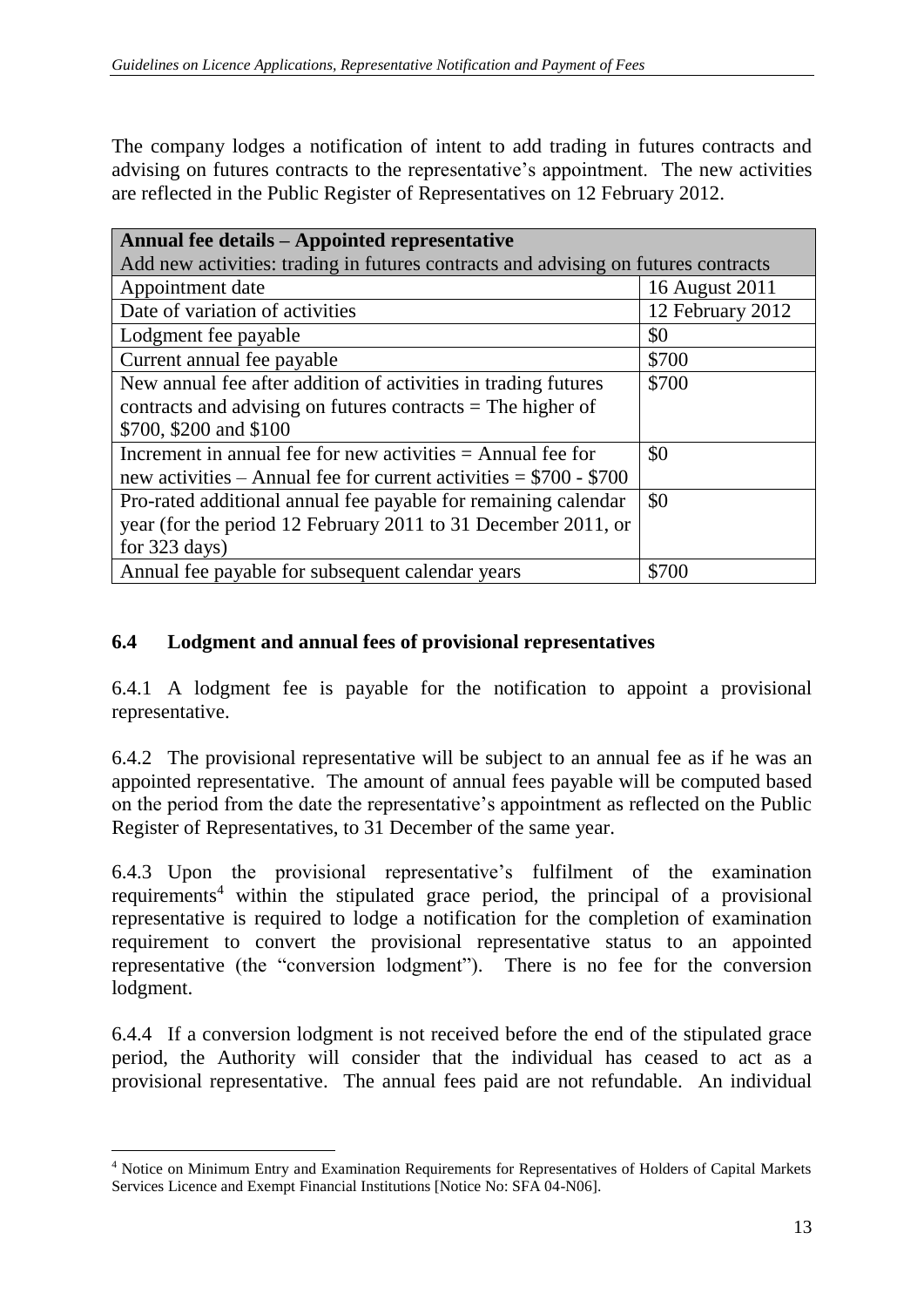may only be appointed as a provisional representative once under the SFA and FAA even if he subsequently changes principal.

#### **Example 11**

A company appoints Provisional Representative 1 to conduct the following activities:

- 1. fund management; and
- 2. marketing collective investment schemes.

The representative's appointment is reflected on the Public Register of Representatives on 3 March 2011.

| <b>Annual fee details – Provisional representative</b>     |                        |  |
|------------------------------------------------------------|------------------------|--|
| Appointment date                                           | 3 March 2011           |  |
| Lodgment fee payable                                       | \$100                  |  |
| Pro-rated fee payable for the first calendar year (for the | $(304 / 365) * $200 =$ |  |
| period 3 March $2011 - 31$ December 2011, or for 304 days) | \$166.58               |  |

[Amended on 1 October 2011]

#### **Example 12 (a) - Successful Conversion to Appointed Representative**

The company lodges a notification for the completion of examination requirements by Provisional Representative 1 to convert the provisional representative status to an appointed representative on 30 May 2011.

| <b>Annual fee details – Provisional representative</b>           |              |  |
|------------------------------------------------------------------|--------------|--|
| Appointment date                                                 | 3 March 2011 |  |
| Conversion lodgment date (assume within stipulated grace period) | 30 May 2011  |  |
| Lodgment fee payable                                             | \$0          |  |
| Pro-rated fee payable for the first calendar year                | \$0          |  |
| Annual fee payable for subsequent calendar years                 | \$200        |  |

#### **Example 12 (b) - Unsuccessful Conversion to Appointed Representative**

The company of Provisional Representative 1 did not lodge a notification for the completion of examination requirement by Provisional Representative 1 for the provisional representative by the end of the stipulated grace period. However, the company decides to re-appoint Representative  $1$  as an appointed representative on 9 September 2011.

| <b>Annual fee details - Provisional representative</b>                           |                      |  |
|----------------------------------------------------------------------------------|----------------------|--|
| Appointment date                                                                 | 3 March 2011         |  |
| Ceased as provisional representative at the end of stipulated grace period as no |                      |  |
| notification for the completion of examination requirement was lodged.           |                      |  |
| Appointment date                                                                 | 9 September 2011     |  |
| Lodgment fee payable                                                             | \$100                |  |
| Pro-rated fee payable for the first calendar year (for the period                | $(114/365) * $200 =$ |  |
| 9 September 2011 – 31 December 2011, or for 114 days)                            | \$62.47              |  |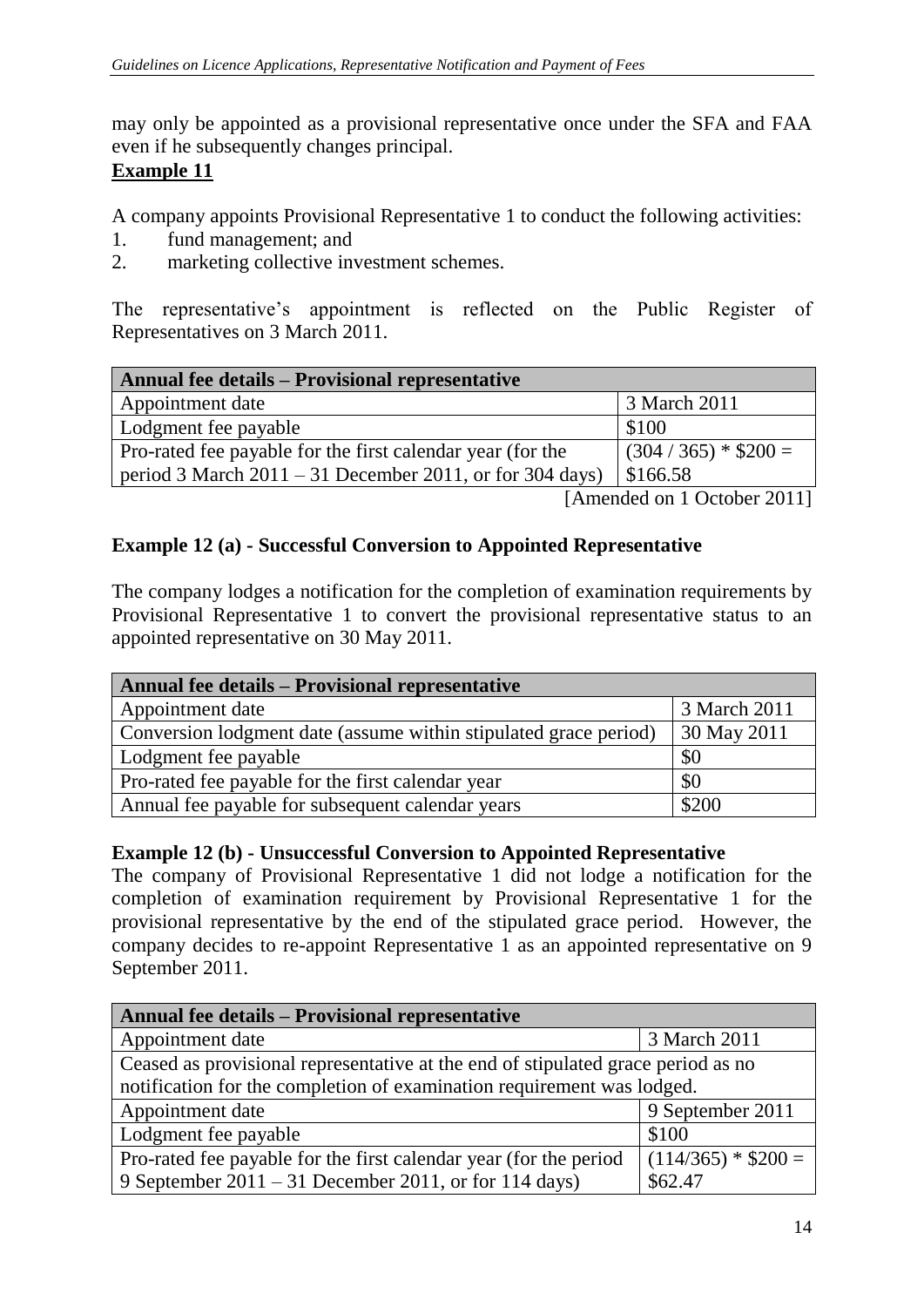| Annual fee payable for subsequent calendar years | \$200 |
|--------------------------------------------------|-------|
|                                                  |       |

[Amended on 1 October 2011]

#### **6.5 Lodgment and annual fees for temporary representatives**

6.5.1 An individual may be appointed to act as a temporary representative to carry out one or more regulated activities under the SFA.

6.5.2 Each lodgment for the appointment of a temporary representative allows the individual to act for his principal for a period of 3 months. The temporary representative may submit a fresh lodgment for a further 3-month period if more time is required to complete the work assignment. A temporary representative will be allowed to act for his principal for a maximum period of 6 months within a 24-month period.

6.5.3 The lodgment fee for each 3-month appointment of a temporary representative is \$100. In addition to the lodgment fee, a temporary representative fee is payable for each 3-month period. Please refer to **Appendix 3** for the applicable temporary representative fees.

## **Example 13**

A company appoints a temporary representative to conduct corporate finance advisory work in Singapore.

The representative's appointment is reflected on the Public Register on 14 July 2011. He is allowed to act for his principal from 14 July 2011 to 13 October 2011.

The temporary representative intends to conduct regulated activities in Singapore on 15 July 2011, 18 August 2011 and 12 December 2011. As the representative is allowed to act for his principal only until 13 October 2011, a new lodgment must be submitted by the company for the representative to conduct regulated activities on 12 December 2011.

The company submits a second lodgment to the Authority on 5 December 2011 for the appointment of Temporary Representative*.* The representative's appointment is updated on the Public Register on 12 December 2011.

| Fee details - Temporary representative  |                                   |
|-----------------------------------------|-----------------------------------|
| <b>First Appointment Date</b>           | 14 July 2011                      |
| Valid Period                            | 14 July to 13 October 2011        |
| Lodgment fee payable                    | \$100                             |
| Fee payable by temporary representative | \$200                             |
| <b>Second Appointment Date</b>          | 12 December 2011                  |
| Valid Period                            | 12 December 2011 to 11 March 2012 |
| Lodgment fee payable                    | \$100                             |
| Fee payable by temporary representative | \$200                             |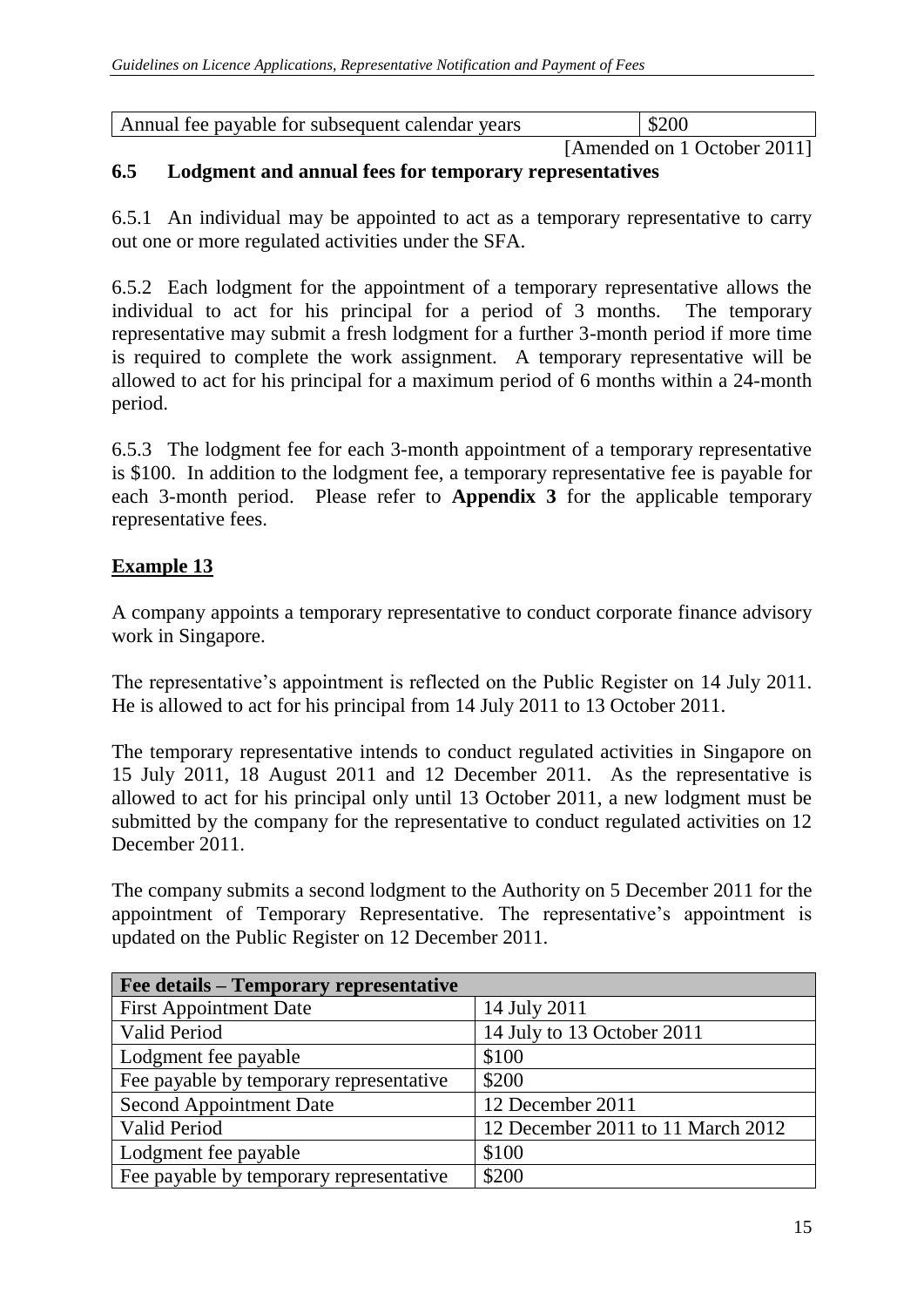## **6.6 Change of particulars by representatives**

6.6.1 No lodgment fee is payable for the notification of a change in particulars of an appointed, provisional or temporary representative.

## **6.7 Cessation of activities by representatives**

6.7.1 No lodgment fee is payable when the principal of an appointed, provisional or temporary representative submits a notification to cease part or all of the representative's regulated activities/ financial advisory services.

6.7.2 Annual fees which have already been paid for the calendar year are nonrefundable. The subsequent annual fee payable will be computed based on the highest amount of annual fees among all the remaining regulated activities (excluding the ceased regulated activity or financial advisory services).

## **Example 14**

A representative of an SGX-ST member company is appointed to conduct the following activities:

- 1. dealing in securities; and
- 2. advising on securities.

The representative's appointment is reflected on the Public Register on 22 June 2011.

The representative ceases to conduct dealing in securities on 2 January 2012.

| Annual fee details – Appointed representative                |                |  |  |  |
|--------------------------------------------------------------|----------------|--|--|--|
| Activity ceased: dealing in securities                       |                |  |  |  |
| Appointment date                                             | 22 June 2011   |  |  |  |
| Date of cessation of activity                                | 2 January 2012 |  |  |  |
| Lodgment fee payable                                         | \$0            |  |  |  |
| Current annual fee paid (1 January 2012 to 31 Dec 2012)      | \$700          |  |  |  |
| Subsequent annual fee payable (1 January 2013 to 31 December | \$100          |  |  |  |
| 2013)                                                        |                |  |  |  |

## **6.8 Lodgment and annual fees for change of principal**

6.8.1 Where an appointed representative moves from principal A to principal B, principal A should submit a notification for the cessation of activities by the representative. Principal B should submit a new notification of intent to appoint the representative. A lodgment fee will be payable for the appointment of the representative by Principal B.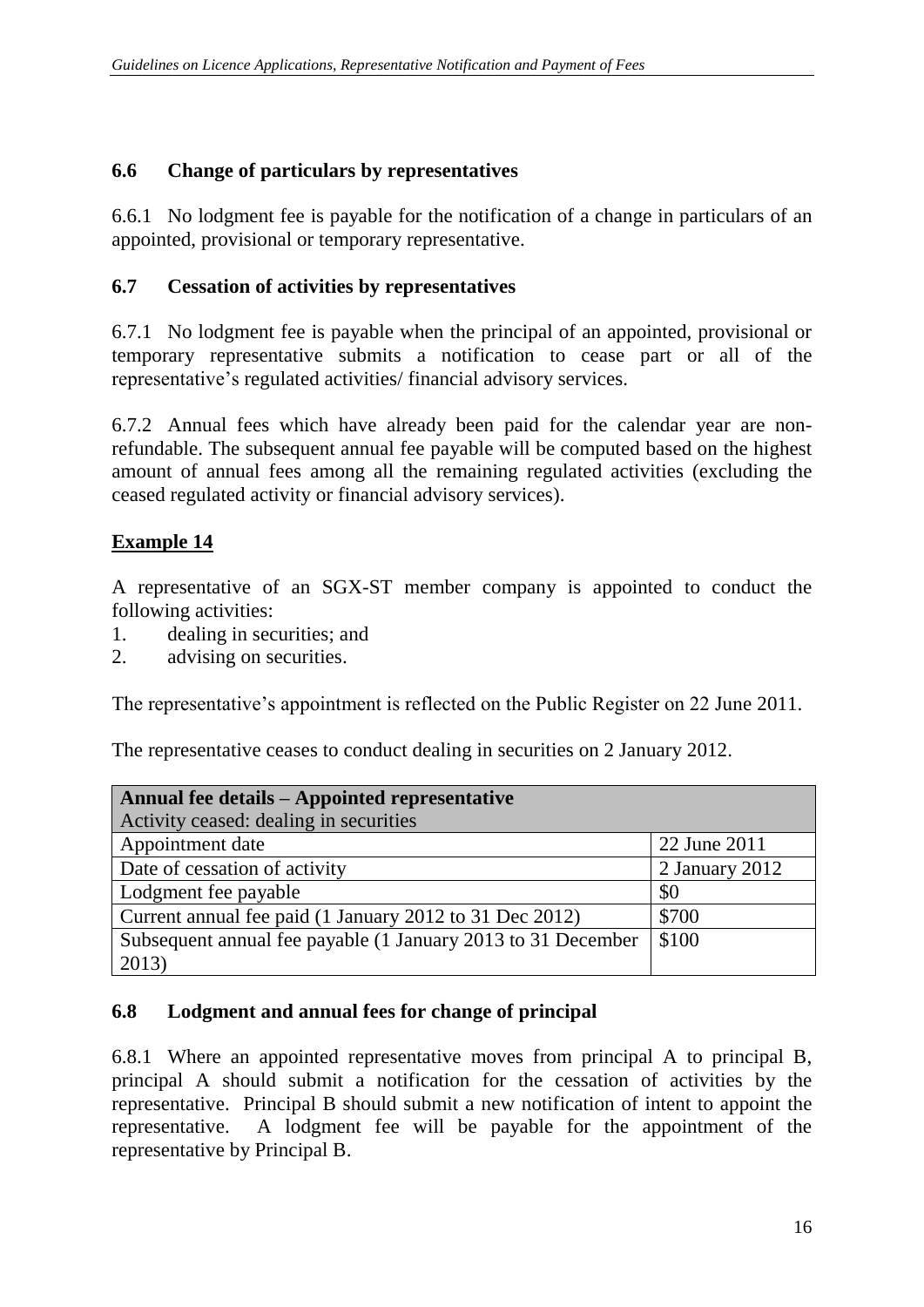6.8.2 Additional annual fees are payable if the appointed representative's new annual fee at his new principal is higher than the annual fee at the previous principal. Example 15 illustrates a scenario where additional annual fee is payable. Example 16 illustrates a scenario where no additional annual fee is payable.

6.8.3 The full annual fees are payable if the appointed representative only joins his new principal in the next calendar year. Example 17 illustrates such a scenario.

# **Example 15**

Company D appoints a representative to conduct the following activities:

- 1. fund management; and
- 2. marketing collective investment schemes.

The representative's appointment is reflected on the Public Register of Representatives on 15 September 2011.

The representative leaves Company D on 1 December 2011. Company A (which is an SGX-ST company) appoints the same representative to conduct the following activities:

- 1. dealing in securities; and
- 2. advising on securities.

The representative's appointment is reflected on the Public Register of Representatives on 2 December 2011.

| Annual fee details – Appointed representative                    |                      |  |  |  |  |
|------------------------------------------------------------------|----------------------|--|--|--|--|
| - Change of principal                                            |                      |  |  |  |  |
| Appointment date with Company D                                  | 15 September 2011    |  |  |  |  |
| Lodgment fee payable by Company D                                | \$100                |  |  |  |  |
| Pro-rated fee for the first calendar year (for the period 15 Sep | $(108/365) * $200 =$ |  |  |  |  |
| $2011 - 31$ Dec 2011, or for 108 days)                           | \$59.18              |  |  |  |  |
| Subsequent annual fee payable                                    | \$200                |  |  |  |  |
| Join a new principal – appointment date with Company A           | 2 December 2011      |  |  |  |  |
| Lodgment fee payable by Company A                                | \$100                |  |  |  |  |
| New annual fee for dealing in securities and advising on         | \$700                |  |  |  |  |
| securities = the higher of $$700$ and $$200$                     |                      |  |  |  |  |
| Fee credit brought forward from Company D (for the period        | $(31/365) * $200 =$  |  |  |  |  |
| 1 Dec $2011 - 31$ Dec $2011$ , or for 31 days)                   | \$16.99              |  |  |  |  |
| Pro-rated annual fee at new principal for the first calendar     | $(30/365) * $700 =$  |  |  |  |  |
| year (for the period 2 December 2011 to 31 December 2011,        | \$57.53              |  |  |  |  |
| or for 30 days)                                                  |                      |  |  |  |  |
| Annual fee payable by Company A                                  | $$57.53 - $16.99 =$  |  |  |  |  |
|                                                                  | \$40.54              |  |  |  |  |
| Annual fee payable for subsequent calendar years                 | \$700                |  |  |  |  |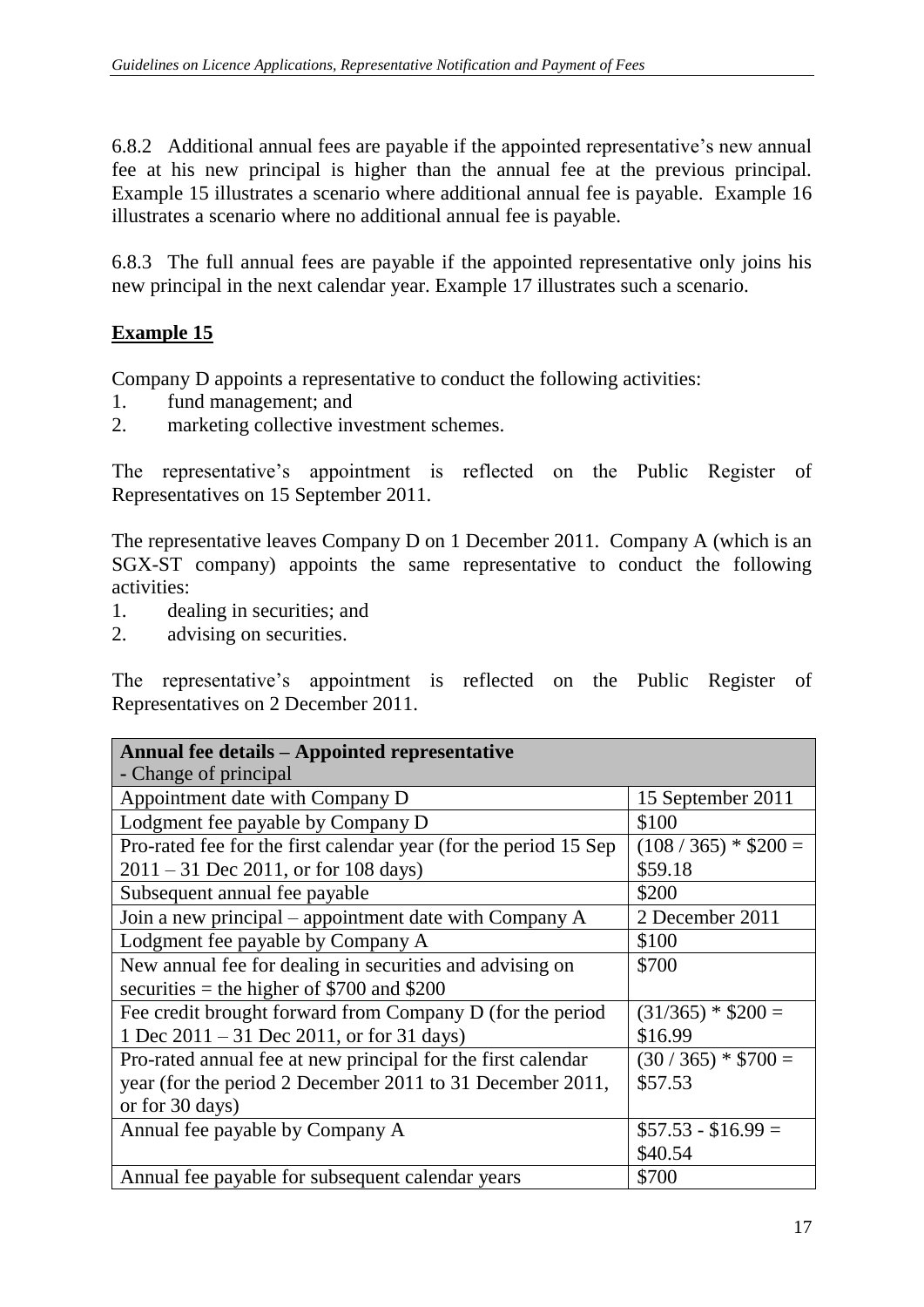[Amended on 1 October 2011]

## **Example 16**

Company D appoints a representative to conduct the following activities:

- 1. fund management; and
- 2. marketing collective investment schemes.

The representative's appointment is reflected on the Public Register of Representatives on 15 September 2011.

The representative leaves Company D on 1 December 2011. Company A (which is an SGX-ST company) appoints the representative to conduct the following activities:

- 1. fund management; and
- 2. advising on securities.

The representative's appointment is reflected on the Public Register of Representatives on 2 December 2011.

| <b>Annual fee details – Appointed representative</b>              |                      |  |  |  |  |
|-------------------------------------------------------------------|----------------------|--|--|--|--|
| - Change of principal                                             |                      |  |  |  |  |
| Appointment date with Company D                                   | 15 September 2011    |  |  |  |  |
| Lodgment fee payable by Company D                                 | \$100                |  |  |  |  |
| Pro-rated fee for the first calendar year (for the period 15 Sep  | $(108/365) * $200 =$ |  |  |  |  |
| $2011 - 31$ Dec 2011, or for 108 days)                            | \$59.18              |  |  |  |  |
| Subsequent annual fee payable                                     | \$200                |  |  |  |  |
| Join a new principal – appointment date with Company A            | 2 December 2011      |  |  |  |  |
| Lodgment fee payable by Company A                                 | \$100                |  |  |  |  |
| New annual fee for dealing in securities and advising on          | \$200                |  |  |  |  |
| securities = the higher of $$200$ and $$200$                      |                      |  |  |  |  |
| Fee credit brought forward from Company D (for the period         | $(31/365) * $200 =$  |  |  |  |  |
| 1 Dec $2011 - 31$ Dec $2011$ , or for 31 days)                    | \$16.99              |  |  |  |  |
| Pro-rated annual fee at new principal for the first calendar      | $(30/365) * $200 =$  |  |  |  |  |
| year (for the period 2 December 2011 to 31 December 2011,         | \$16.44              |  |  |  |  |
| or for 30 days)                                                   |                      |  |  |  |  |
| Annual fee payable by Company A $(\$16.44 - \$16.99 = -$          | \$0                  |  |  |  |  |
| \$0.55. No refund will be given if fee credit is higher than pro- |                      |  |  |  |  |
| rated annual fee.)                                                |                      |  |  |  |  |
| Annual fee payable for subsequent calendar years                  | \$200                |  |  |  |  |

[Amended on 1 October 2011]

## **Example 17**

Company D appoints a representative to conduct the following activities:

- 1. fund management; and
- 2. marketing collective investment schemes.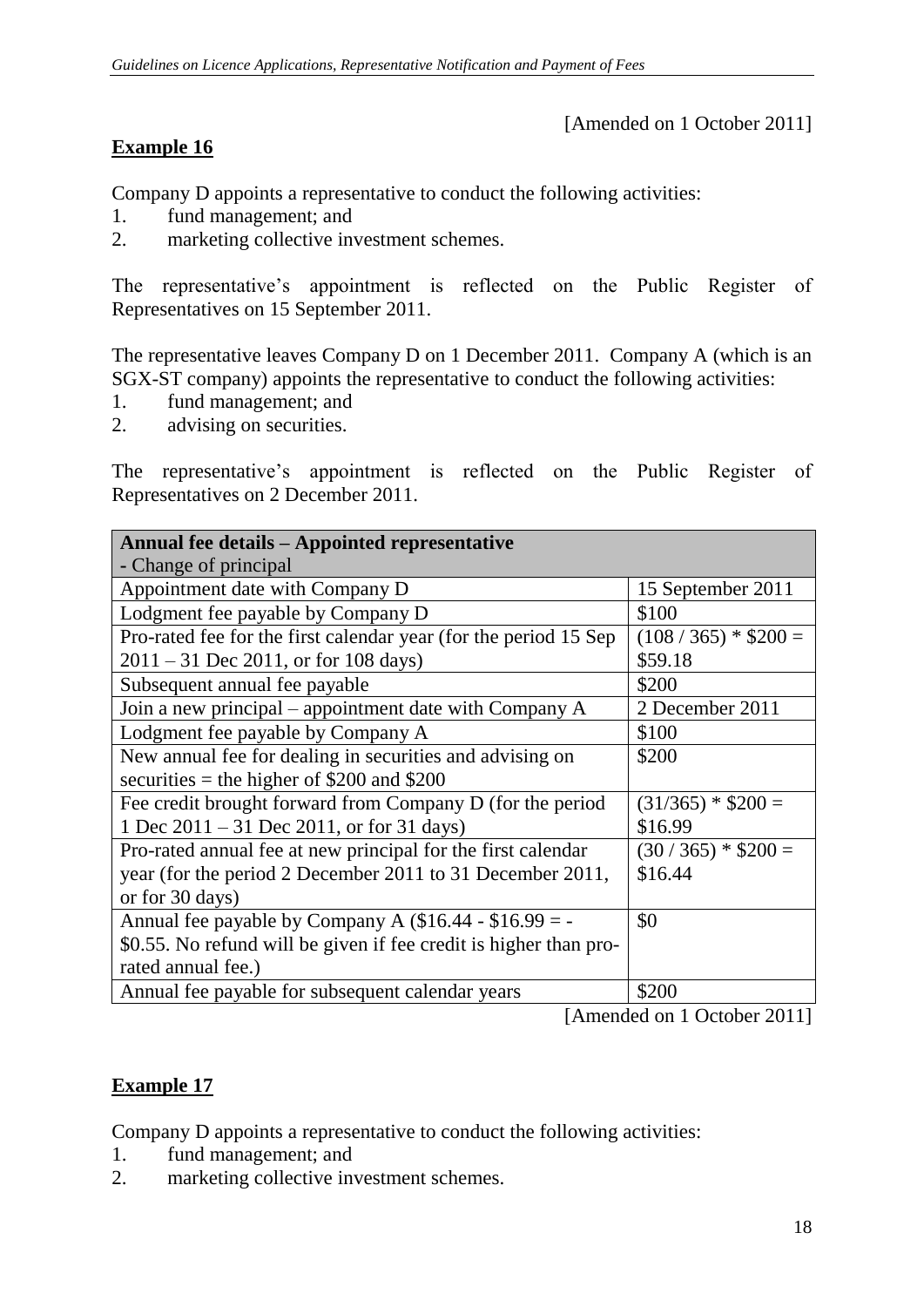The representative's appointment is reflected on the Public Register of Representatives on 15 September 2011.

The representative leaves Company D on 1 December 2011. Company A (which is an SGX-ST company) appoints the representative to conduct the following activities:

- 1. fund management; and
- 2. advising on securities.

The representative's appointment is reflected on the Public Register of Representatives on 28 January 2012.

| Annual fee details – Appointed representative                |                                                   |  |  |  |
|--------------------------------------------------------------|---------------------------------------------------|--|--|--|
| - Change of principal                                        |                                                   |  |  |  |
| Appointment date with Company D                              | 15 September 2011                                 |  |  |  |
| Lodgment fee payable by Company D                            | \$100                                             |  |  |  |
| Pro-rated fee for the first calendar year (for the period 15 | $(108 / 365) * $200 =$                            |  |  |  |
| Sep $2011 - 31$ Dec $2011$ , or for 108 days)                | \$59.18                                           |  |  |  |
| Join a new principal – appointment date with Company A       | 28 January 2012                                   |  |  |  |
| Lodgment fee payable                                         | \$100                                             |  |  |  |
| Pro-rated fee for the first calendar year (for the period 28 | $(338 / 365) * $200 =$                            |  |  |  |
| Jan $2012 - 31$ Dec 2012, or for 338 days)                   | \$185.21                                          |  |  |  |
| Annual fee payable for subsequent calendar years             | \$200                                             |  |  |  |
|                                                              | $\begin{bmatrix} 1 & 1 & 1 & 1 & 1 \end{bmatrix}$ |  |  |  |

[Amended on 1 October 2011]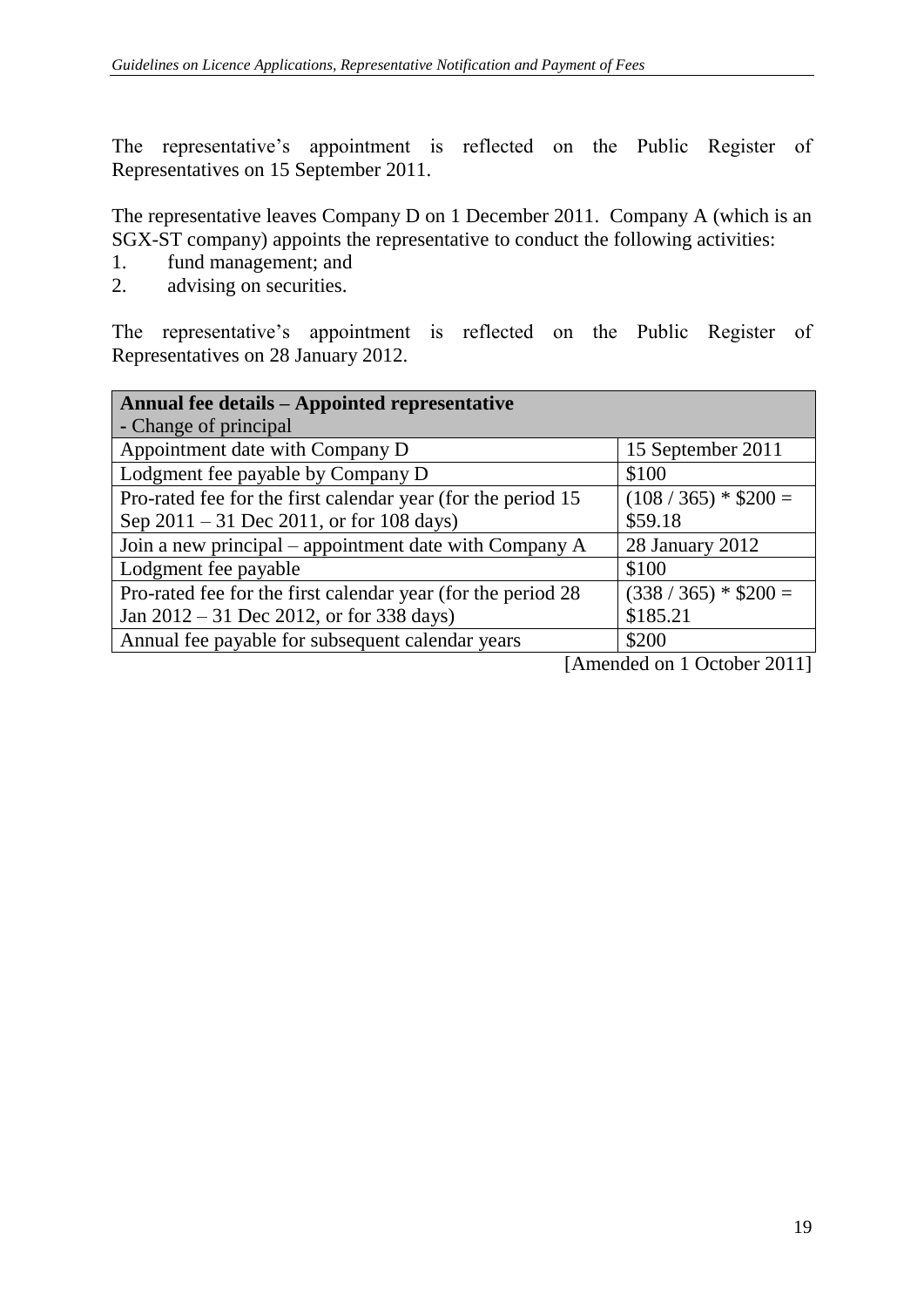# **APPENDIX 1**

#### **TYPES OF REGULATED ACTIVITIES**

#### **I Regulated Activities under the Securities and Futures Act**

- (a) dealing in securities;
- (b) trading in futures contracts;
- (c) leveraged foreign exchange trading;
- (d) advising on corporate finance;
- (e) fund management;
- (f) real estate investment trust management;
- (g) securities financing; and
- (h) providing custodial services for securities; and
- (i) providing credit rating services.

[Amended on 17 January 2012]

#### **II Financial Advisory Services under the Financial Advisers Act**

(a) advising others, either directly or through publications or writings, and whether in electronic, print or other form, concerning the following investment products:

- (i) securities (other than collective investment schemes);
- (ii) collective investment schemes;
- (iii) futures contracts;
- (iv) contracts or arrangements for the purposes of foreign exchange trading;
- (v) contracts or arrangements for the purposes of leveraged foreign exchange trading;
- (vi) life policies (other than a contract of reinsurance);
- (vii) structured deposits as defined in the Financial Advisers (Structured Deposits – Prescribed Investment Product and Exemption) Regulations 2004; and
- (viii) other investment products as may be prescribed by the Authority, other than –
	- $(A)$  in the manner specified in paragraph II (b) of this Appendix; or
	- (B) advising on corporate finance within the meaning of the Securities and Futures Act (Cap. 289);

(b) advising others by issuing or promulgating research analyses or research reports, whether in electronic, print or other form, concerning the following investment products:

- (i) securities (other than collective investment schemes);
- (ii) collective investment schemes;
- (iii) futures contracts;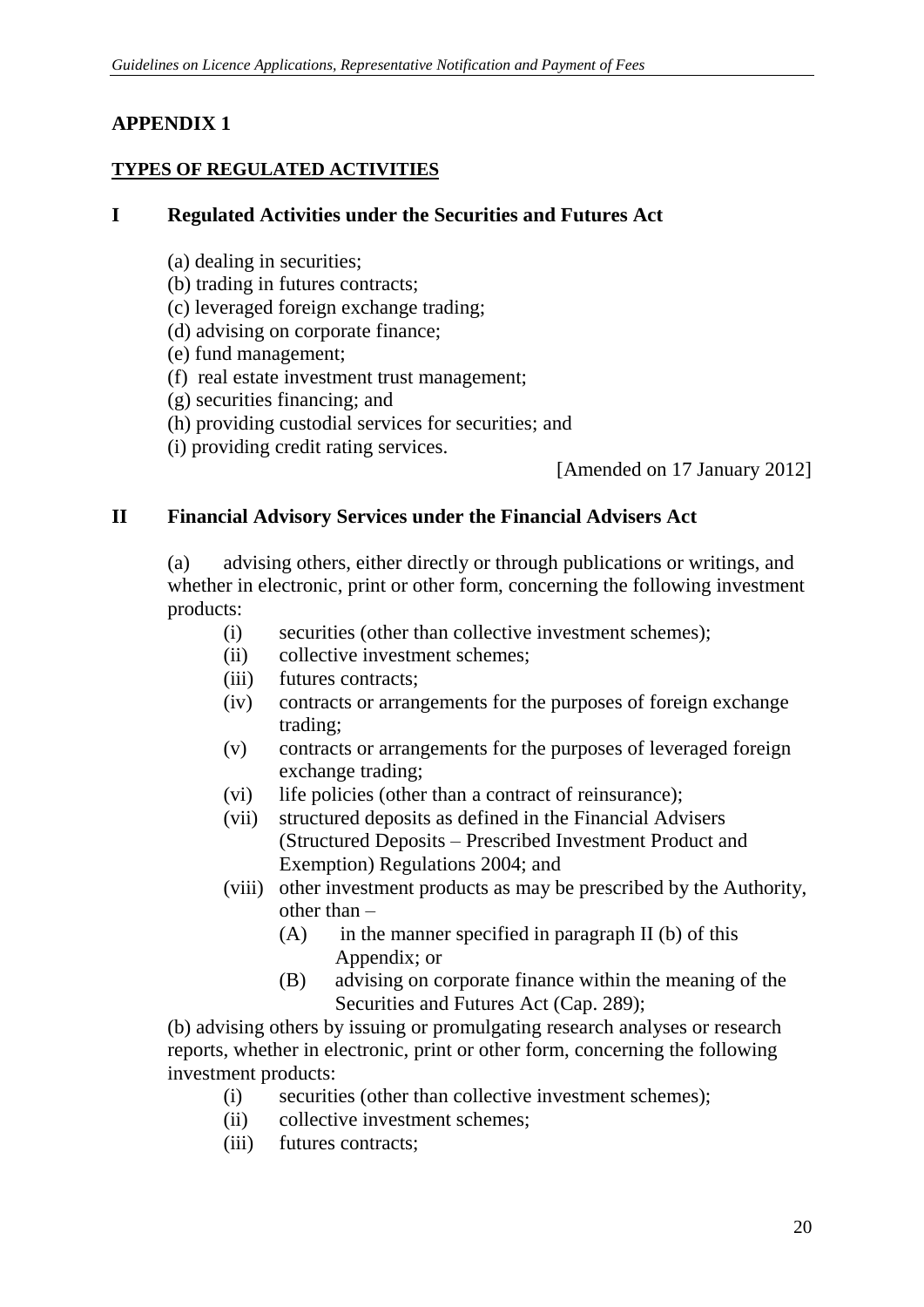- (iv) contracts or arrangements for the purposes of foreign exchange trading;
- (v) contracts or arrangements for the purposes of leveraged foreign exchange trading;
- (vi) life policies (other than a contract of reinsurance);
- (vii) structured deposits as defined in the Financial Advisers (Structured Deposits – Prescribed Investment Product and Exemption) Regulations 2004; and
- (viii) other investment products as may be prescribed by the Authority; (c) marketing of collective investment schemes; and

(d) arranging of contracts of insurance in respect of life policies, other than a contract of reinsurance.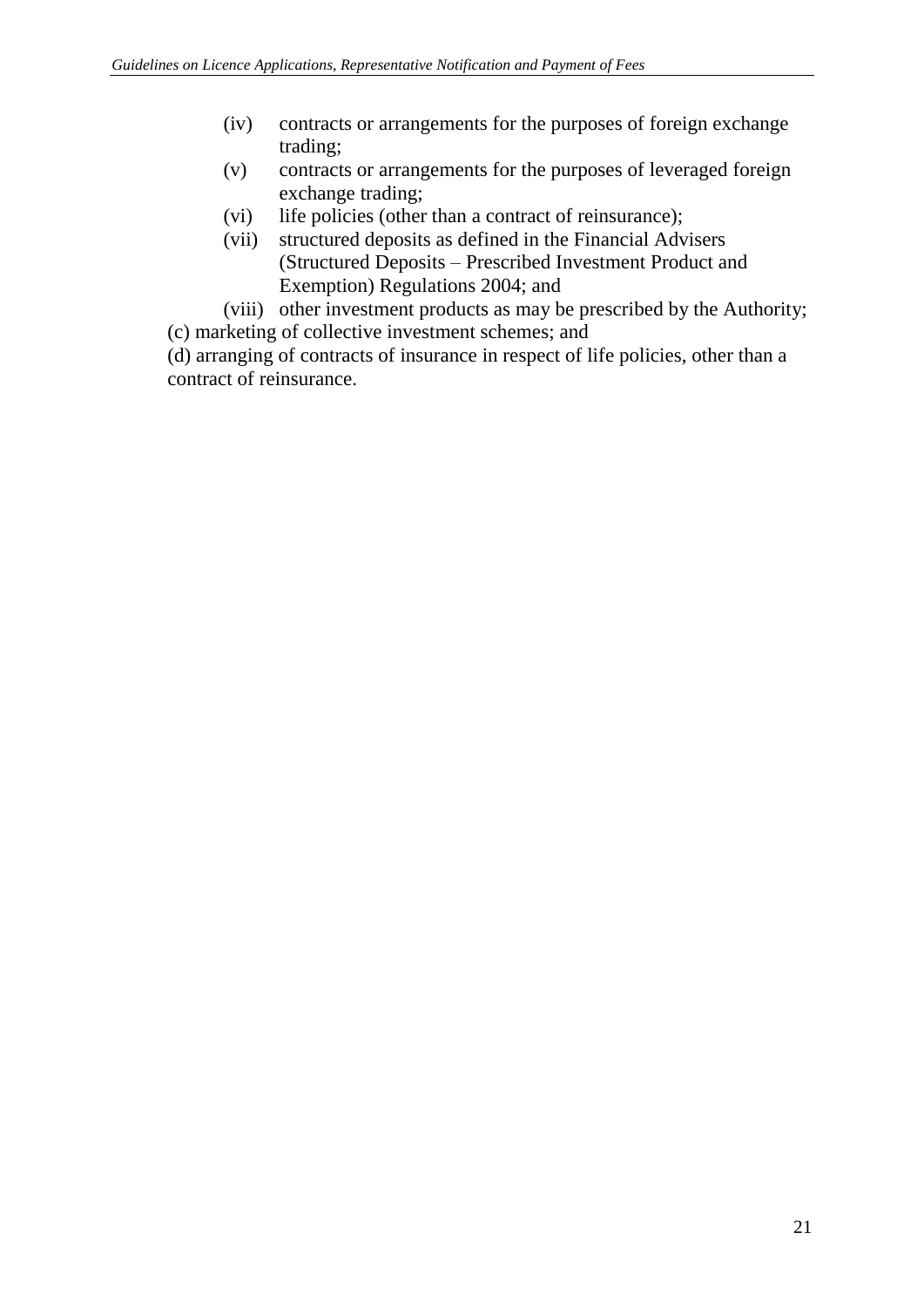# **APPENDIX 2**

#### **APPLICATION AND LICENCE FEES**

#### **Application Fees for CMS Licence**

| Form | Purpose                                                              | Accompanying<br>Application Fee (S\$) |
|------|----------------------------------------------------------------------|---------------------------------------|
|      | Application for new CMS licence                                      | 1,000                                 |
|      | Application for additional regulated<br>activity under a CMS licence | 500                                   |

#### **Application Fees for FA licence**

| Form | Purpose                                                                       | Accompanying<br>Application Fee (S\$) |
|------|-------------------------------------------------------------------------------|---------------------------------------|
|      | Application for new FA licence                                                | 500                                   |
|      | Application to provide additional type(s)<br>of financial advisory service or | 250                                   |
|      | investment product under an existing FA<br>licence                            |                                       |

#### **Annual Licence Fees for Regulated Activities**

| <b>Type of Regulated Activity</b>        | <b>Annual Fees for</b><br>Companies (S\$) |  |
|------------------------------------------|-------------------------------------------|--|
| Dealing in Securities – Member of SGX-ST | 8,000                                     |  |
| Dealing in Securities -                  | 4,000                                     |  |
| Non-Member of SGX-ST                     |                                           |  |
| <b>Fund Management</b>                   | 4,000                                     |  |
| Real Estate Investment Trust Management  | 4,000                                     |  |
| <b>Advising on Corporate Finance</b>     | 4,000                                     |  |
| <b>Providing Credit Rating Services</b>  | 4,000                                     |  |
| <b>Trading in Futures Contracts</b>      | 2,000                                     |  |
| Leveraged Foreign Exchange Trading       | 2,000                                     |  |
| <b>Securities Financing</b>              | 2,000                                     |  |
| <b>Custodial Services for Securities</b> | 2,000                                     |  |
| <b>All Financial Advisory Services</b>   | 2,000                                     |  |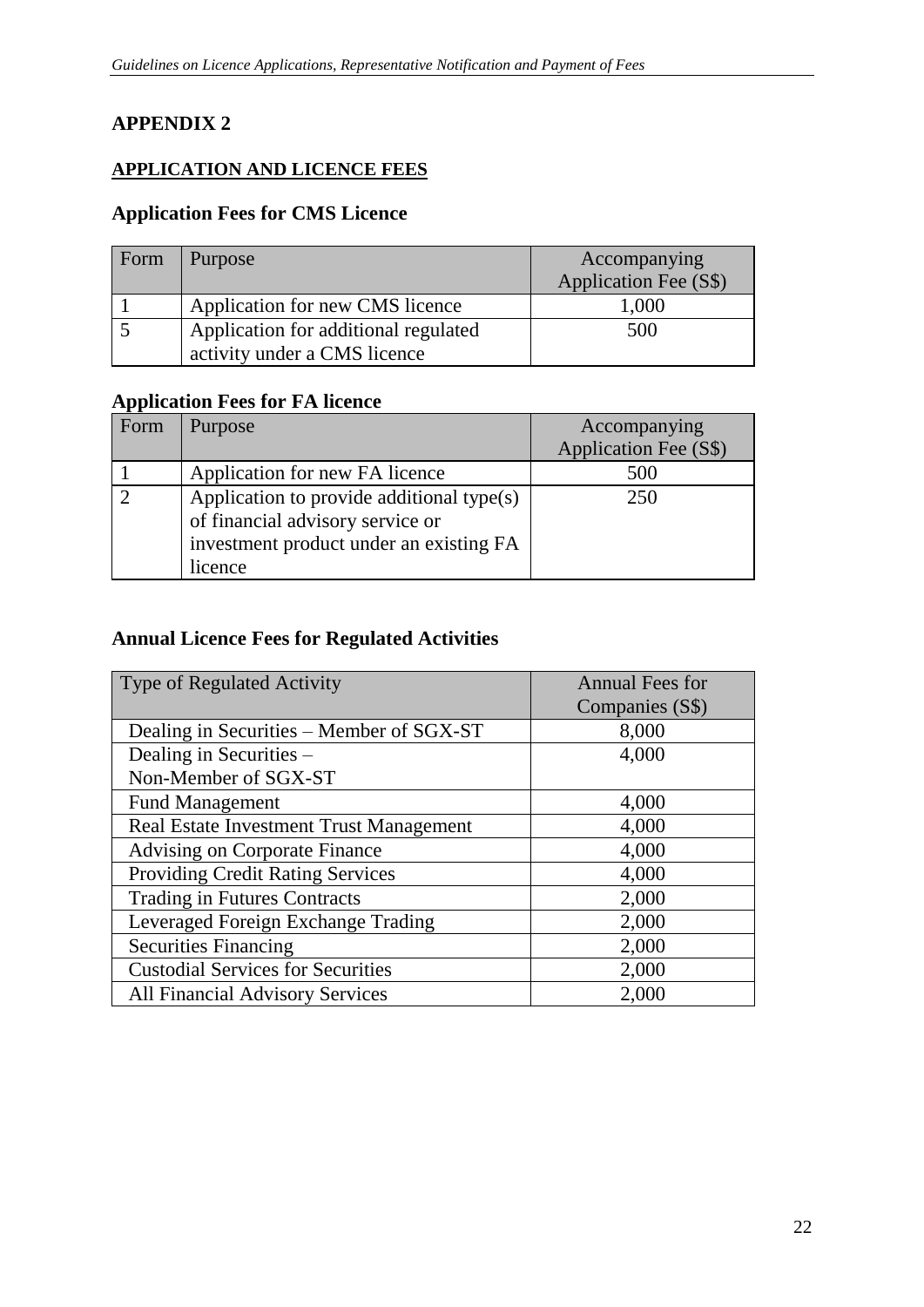# **APPENDIX 3**

#### **FEES FOR REPRESENTATIVES CONDUCTING REGULATED ACTIVITIES UNDER THE SFA AND/OR THE FAA**

#### **Lodgment Fees for Representatives**

| Purpose                                           | Accompanying<br>Lodgment Fee (S\$) |
|---------------------------------------------------|------------------------------------|
| Appointment of an appointed, temporary or         | 100                                |
| provisional representative to carry out regulated |                                    |
| activities under the SFA and/or the FAA           |                                    |
| Addition of regulated activities under the SFA    | <b>Nil</b>                         |
| and / or the FAA                                  |                                    |
| Conversion of a provisional representative to an  | N <sub>il</sub>                    |
| appointed representative                          |                                    |
| Change of particulars for an appointed,           | <b>Nil</b>                         |
| provisional or temporary representative           |                                    |
| Cessation of regulated activities by an           | <b>Nil</b>                         |
| appointed, provisional or temporary               |                                    |
| representative                                    |                                    |

#### **Annual Fees for Appointed and Provisional Representatives**

| <b>Type of Regulated Activity</b>        | <b>Annual Fees for</b> |
|------------------------------------------|------------------------|
|                                          | Representatives (S\$)  |
| Dealing in Securities – Member of SGX-ST | 700                    |
| Dealing in Securities -                  | 200                    |
| Non-Member of SGX-ST                     |                        |
| <b>Fund Management</b>                   | 200                    |
| <b>REIT</b> Management                   | 200                    |
| <b>Advising on Corporate Finance</b>     | 200                    |
| <b>Trading in Futures Contracts</b>      | 200                    |
| Leveraged Foreign Exchange Trading       | 200                    |
| <b>Providing Credit Rating Services</b>  | 200                    |
| <b>All Financial Advisory Services</b>   | 100                    |

#### **Temporary Representative Fees for Temporary Representatives under the SFA**

| <b>Type of Regulated Activity</b>        | Temporary<br>Representative Fees (S\$) |
|------------------------------------------|----------------------------------------|
| Dealing in Securities – Member of SGX-ST | 700                                    |
| All other activities                     | 200                                    |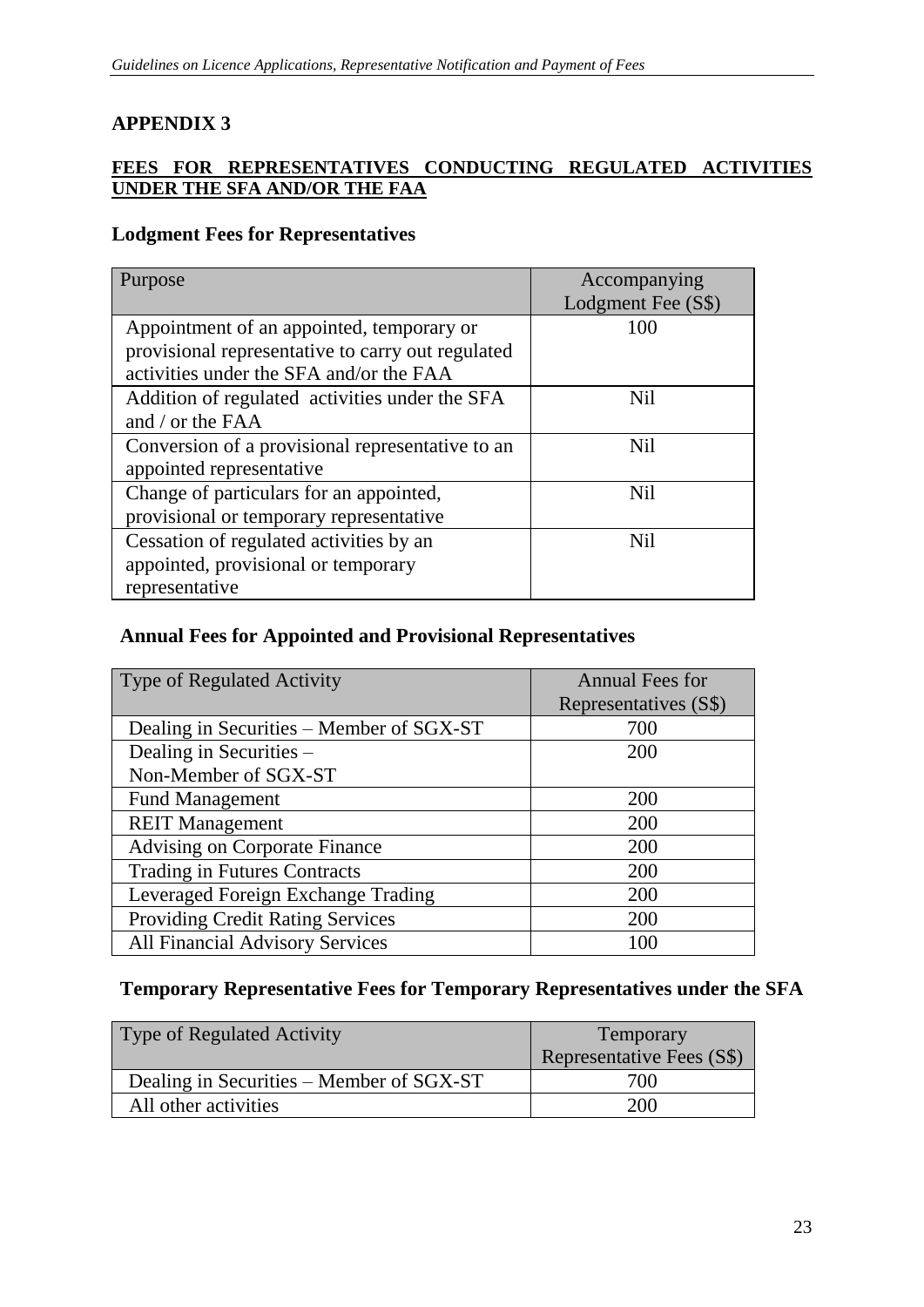| No.            | <b>Scenario</b>                                                                                                                                                                                                                      | <b>Relevant</b><br>Act | <b>Lodgment Fee payable</b>                                                                                                                                                                                                    | <b>Annual Fee payable</b>                                                                                                                                                                             |
|----------------|--------------------------------------------------------------------------------------------------------------------------------------------------------------------------------------------------------------------------------------|------------------------|--------------------------------------------------------------------------------------------------------------------------------------------------------------------------------------------------------------------------------|-------------------------------------------------------------------------------------------------------------------------------------------------------------------------------------------------------|
| $\mathbf{1}$   | Principal A lodged a notification to<br>appoint a representative under both SFA                                                                                                                                                      | <b>SFA</b>             | $\sqrt{ }$                                                                                                                                                                                                                     | $\sqrt{}$                                                                                                                                                                                             |
|                | and FAA at the same time.                                                                                                                                                                                                            | <b>FAA</b>             | Waived                                                                                                                                                                                                                         | Waived                                                                                                                                                                                                |
| $\overline{2}$ | Principal A lodged a notification to appoint<br>a representative under SFA.                                                                                                                                                          | <b>SFA</b>             | $\sqrt{}$                                                                                                                                                                                                                      | $\sqrt{}$                                                                                                                                                                                             |
|                | Subsequent to that, Principal A lodged<br>another notification to appoint the<br>representative under FAA within the same<br>calendar year (while the representative<br>remained as a representative with Principal<br>A under SFA). | <b>FAA</b>             | Waived<br>Note: The lodgment fee will<br>not be waived if the<br>representative has already<br>ceased as appointed<br>representative under SFA at<br>the point when the notification<br>to appoint him under FAA is<br>lodged. | Waived                                                                                                                                                                                                |
| 3              | Principal A lodged a notification to appoint<br>a representative under FAA.                                                                                                                                                          | <b>FAA</b>             | $\sqrt{}$                                                                                                                                                                                                                      | $\sqrt{ }$                                                                                                                                                                                            |
|                | Subsequent to that, Principal A lodged<br>another notification to appoint the<br>representative under SFA within the same<br>calendar year (while the representative<br>remained as a representative with Principal<br>A under FAA). | <b>SFA</b>             | Waived<br>Note: The lodgment fee will<br>not be waived if the<br>representative has already<br>ceased as appointed<br>representative under FAA at<br>the point when the notification<br>to appoint him under SFA is<br>lodged. | As annual fees under SFA<br>are higher than that under<br>FAA, the principal needs to<br>top-up the pro-rated<br>difference.<br>For subsequent years, only<br>the annual fee under SFA is<br>payable. |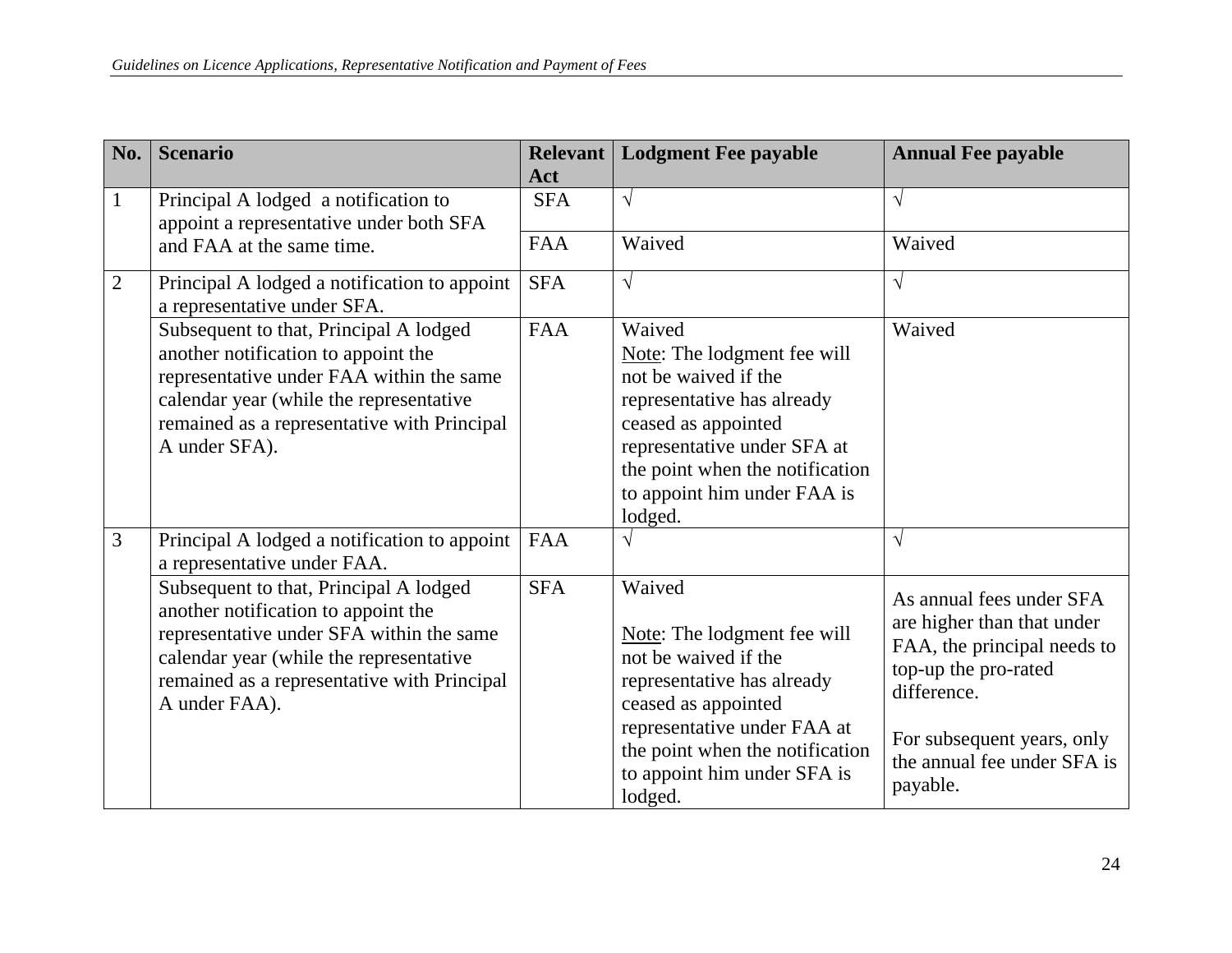|  | 4 | Principal A lodged a notification to appoint<br>a representative under SFA or FAA.                                                                                                                                                   | SFA or<br><b>FAA</b> | $\sqrt{}$  | $\sqrt{ }$                                                                                                                                                                                            |
|--|---|--------------------------------------------------------------------------------------------------------------------------------------------------------------------------------------------------------------------------------------|----------------------|------------|-------------------------------------------------------------------------------------------------------------------------------------------------------------------------------------------------------|
|  |   | Principal A lodged a notification of<br>cessation of the representative.<br>Subsequently, Principal A lodged a new<br>notification to appoint the same<br>representative again under the same Act<br>within the same calendar year.  | SFA or<br><b>FAA</b> | $\sqrt{}$  | Waived (if annual fee<br>payable for the<br>representative's first<br>appointment is the same as<br>that for his subsequent<br>appointment.)                                                          |
|  |   |                                                                                                                                                                                                                                      |                      |            | If the annual fee payable<br>for the subsequent<br>appointment is higher than<br>that for the first, Principal<br>A needs to top-up the pro-<br>rated difference.                                     |
|  | 5 | Principal A lodged a notification to appoint<br>a representative under FAA.                                                                                                                                                          | <b>FAA</b>           | $\sqrt{ }$ | $\sqrt{ }$                                                                                                                                                                                            |
|  |   | The representative resigned from Principal<br>A and joins Principal B.<br>Principal B lodged a new notification to<br>appoint the same representative under SFA<br>within the calendar year of his earlier<br>appointment under FAA. | <b>SFA</b>           | $\sqrt{}$  | As annual fees under SFA<br>are higher than that under<br>FAA, the principal needs to<br>top-up the pro-rated<br>difference.<br>For subsequent years, only<br>the annual fee under SFA is<br>payable. |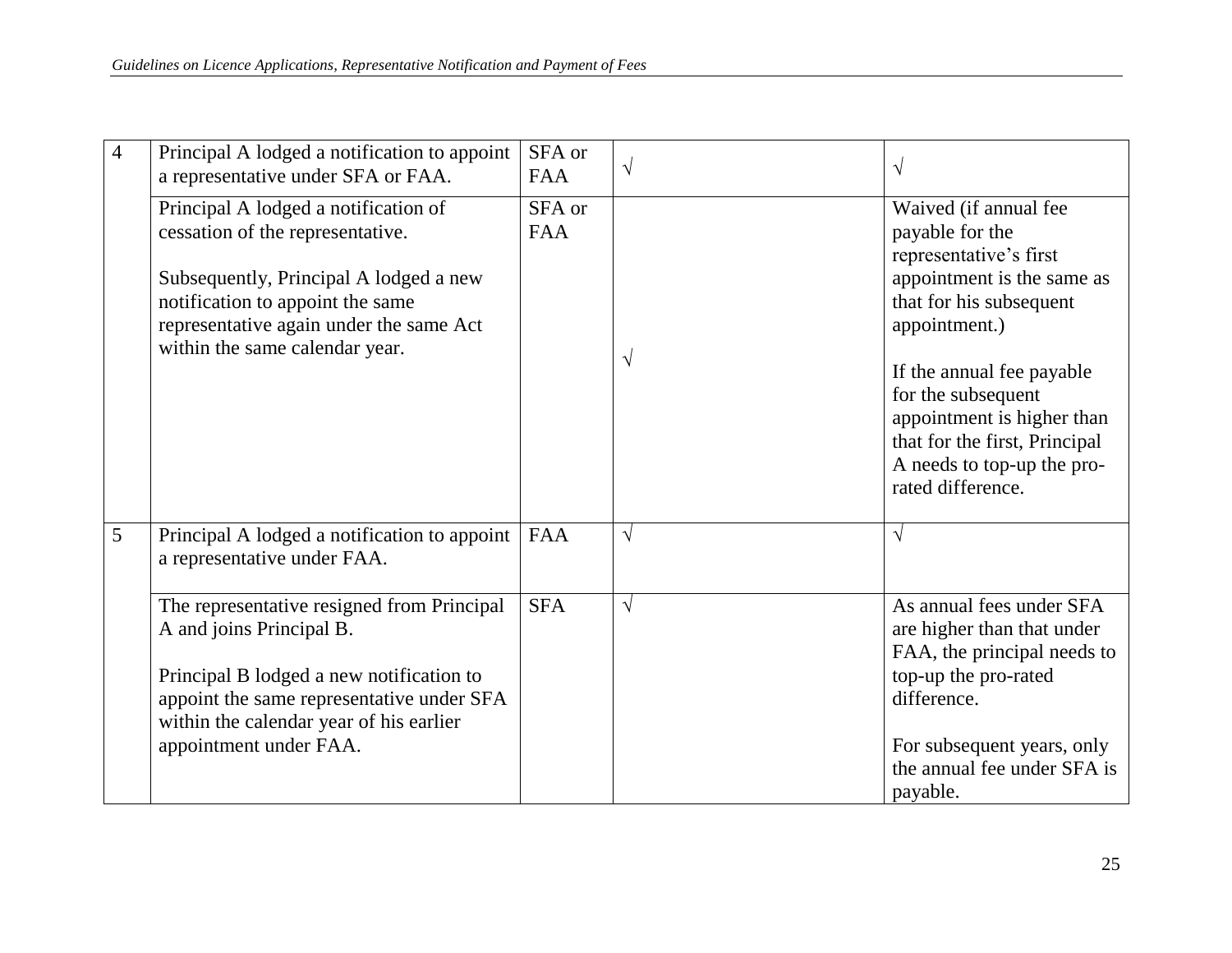| 6 | Principal A lodged a notification to appoint<br>a representative under SFA.                                                                                     | <b>SFA</b> | $\sqrt{ }$ | $\sqrt{ }$ |
|---|-----------------------------------------------------------------------------------------------------------------------------------------------------------------|------------|------------|------------|
|   | The representative resigned from Principal<br>A and joins Principal B.                                                                                          | <b>FAA</b> | $\sqrt{ }$ | Waived     |
|   | Principal B lodged a new notification to<br>appoint the same representative under FAA<br>within the calendar year of his earlier<br>appointment under SFA.      |            |            |            |
| 7 | Principal A lodged a notification to appoint<br>a representative under FAA.                                                                                     | <b>FAA</b> | $\sqrt{ }$ | $\sqrt{ }$ |
|   | The representative resigned from Principal<br>A and joins Principal B.                                                                                          | <b>FAA</b> | $\sqrt{ }$ | Waived     |
|   | Principal B lodged a new notification to<br>appoint the same representative under FAA<br>within the calendar year of his earlier<br>appointment by Principal A. |            |            |            |
|   |                                                                                                                                                                 |            |            |            |